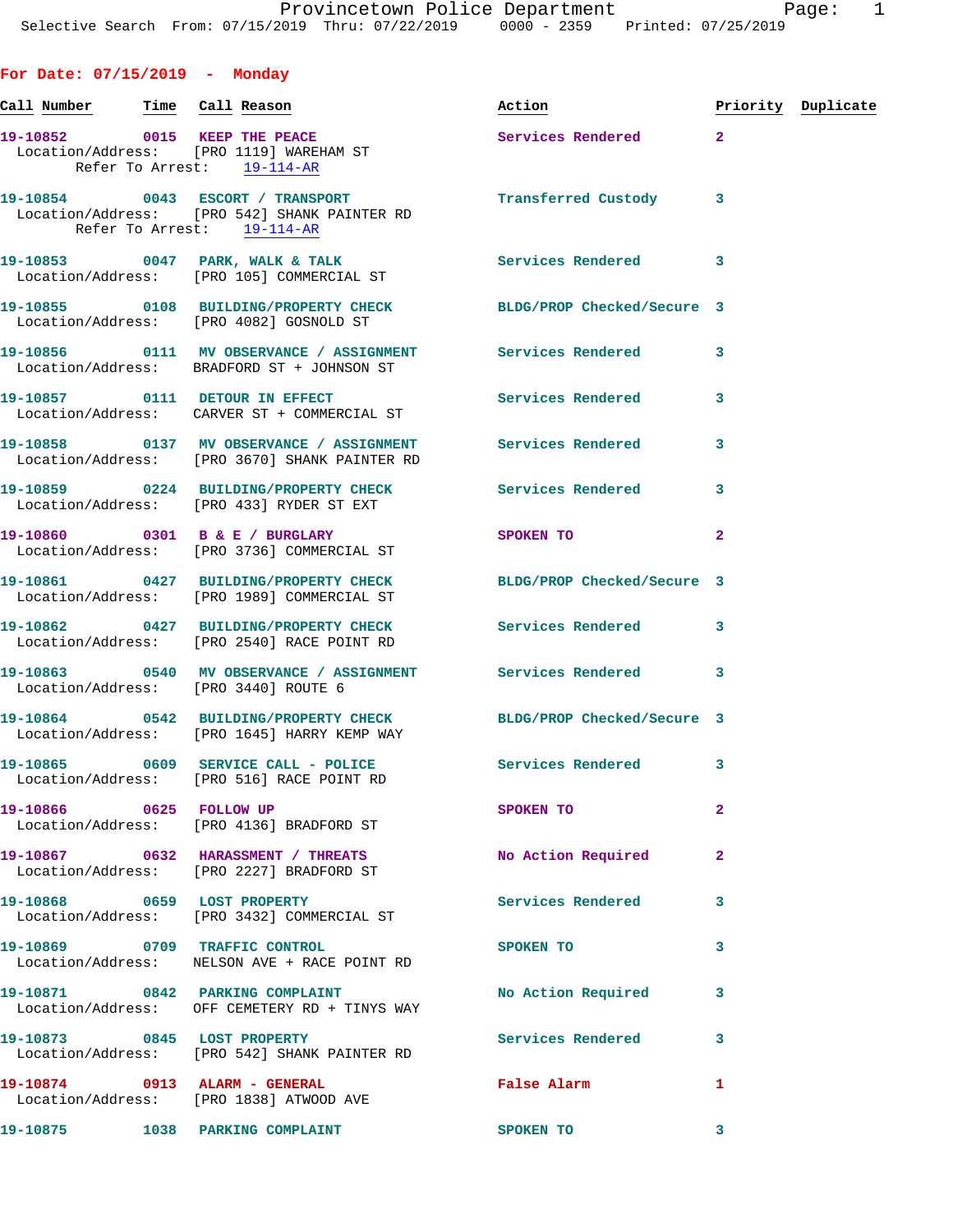|                                                                  | Provincetown Police Department Page: 2<br>Selective Search From: 07/15/2019 Thru: 07/22/2019   0000 - 2359   Printed: 07/25/2019 |                                             |              |  |
|------------------------------------------------------------------|----------------------------------------------------------------------------------------------------------------------------------|---------------------------------------------|--------------|--|
|                                                                  | Location/Address: [PRO 447] JEROME SMITH RD                                                                                      |                                             |              |  |
|                                                                  | 19-10876 1045 ANIMAL CALL<br>Location/Address: [PRO 2200] WINTHROP ST                                                            | Services Rendered 2                         |              |  |
|                                                                  | 19-10877 1052 MV COLLISION<br>Location/Address: [PRO 2043] BRADFORD ST                                                           | SPOKEN TO THE STRIKE STRIKE STRIKE STRIKE   | 1            |  |
| 19-10878 1059 HAZARDS                                            | Location/Address: [PRO 1223] COMMERCIAL ST                                                                                       | Services Rendered 2                         |              |  |
|                                                                  | 19-10879 1127 GENERAL INFO<br>Location: [TRU] CRYSTAL ACRES CAMPGROUND                                                           |                                             |              |  |
|                                                                  |                                                                                                                                  |                                             |              |  |
|                                                                  | 19-10881 1215 911 - GENERAL<br>Location/Address: [PRO 4136] BRADFORD ST                                                          | No Action Required 1                        |              |  |
|                                                                  | 19-10882 1255 GENERAL INFO<br>Location/Address: [PRO 542] SHANK PAINTER RD                                                       | No Action Required 3                        |              |  |
|                                                                  | 19-10884 1318 911 - GENERAL<br>Location/Address: [PRO 106] COMMERCIAL ST                                                         | No Action Required 1                        |              |  |
|                                                                  | 19-10885 1320 PARKING COMPLAINT Services Rendered 3<br>Location/Address: [PRO 516] RACE POINT RD                                 |                                             |              |  |
|                                                                  | 19-10886 1329 FOLLOW UP<br>Location/Address: [PRO 1288] BRADFORD ST                                                              | FOLLOW UP                                   | $\mathbf{2}$ |  |
| Location/Address: PROVINCELANDS RD                               | 19-10887 1334 MISSING PERSON                                                                                                     | SPOKEN TO                                   | 1            |  |
|                                                                  | 19-10890 1454 LARCENY / FORGERY / FRAUD SPOKEN TO<br>Location/Address: [PRO 106] COMMERCIAL ST                                   |                                             | $\mathbf{2}$ |  |
|                                                                  | 19-10891 1513 MEDICAL EMERGENCY<br>Location/Address: BRADFORD ST + MASONIC PL                                                    | Transported to Hospital 1                   |              |  |
| 19-10894 1547 FOLLOW UP                                          | Location/Address: [PRO 542] SHANK PAINTER RD<br>Refer To Arrest: 19-116-AR                                                       | Arrest(s) Made                              | $\mathbf{2}$ |  |
|                                                                  | 19-10893 1551 PARK, WALK & TALK<br>Location/Address: [PRO 105] COMMERCIAL ST                                                     | Services Rendered                           | $\mathbf{3}$ |  |
| 19-10895    1601    911 - GENERAL                                | Location/Address: [PRO 3033] COMMERCIAL ST                                                                                       | Could Not Locate 1                          |              |  |
|                                                                  | 19-10896 1620 COMPLAINT - GENERAL<br>Location/Address: [PRO 1015] NELSON AVE                                                     | SPOKEN TO                                   | 3            |  |
| Location/Address: PROVINCELANDS RD                               | 19-10897 1630 MEDICAL EMERGENCY                                                                                                  | Transported to Hospital 1                   |              |  |
|                                                                  | 19-10898 1637 DISORDERLY<br>Location/Address: BRADFORD ST + HANCOCK ST                                                           | Investigated                                | 1            |  |
|                                                                  | 19-10899 1640 MEDICAL EMERGENCY<br>Location/Address: [PRO 1510] BRADFORD ST                                                      | PATIENT REFUSAL                             | $\mathbf{1}$ |  |
|                                                                  | 19-10900 1645 MEDICAL EMERGENCY<br>Location/Address: [PRO 440] HARRY KEMP WAY                                                    | Transported to Hospital 1                   |              |  |
| 19-10901 1810 ALARM - GENERAL<br>Location/Address: COMMERCIAL ST |                                                                                                                                  | False Alarm <b>Exercise Service Service</b> | $\mathbf{1}$ |  |
|                                                                  | 19-10902 1855 MEDICAL EMERGENCY<br>Location/Address: [PRO 146] COMMERCIAL ST                                                     | Transported to Hospital 1                   |              |  |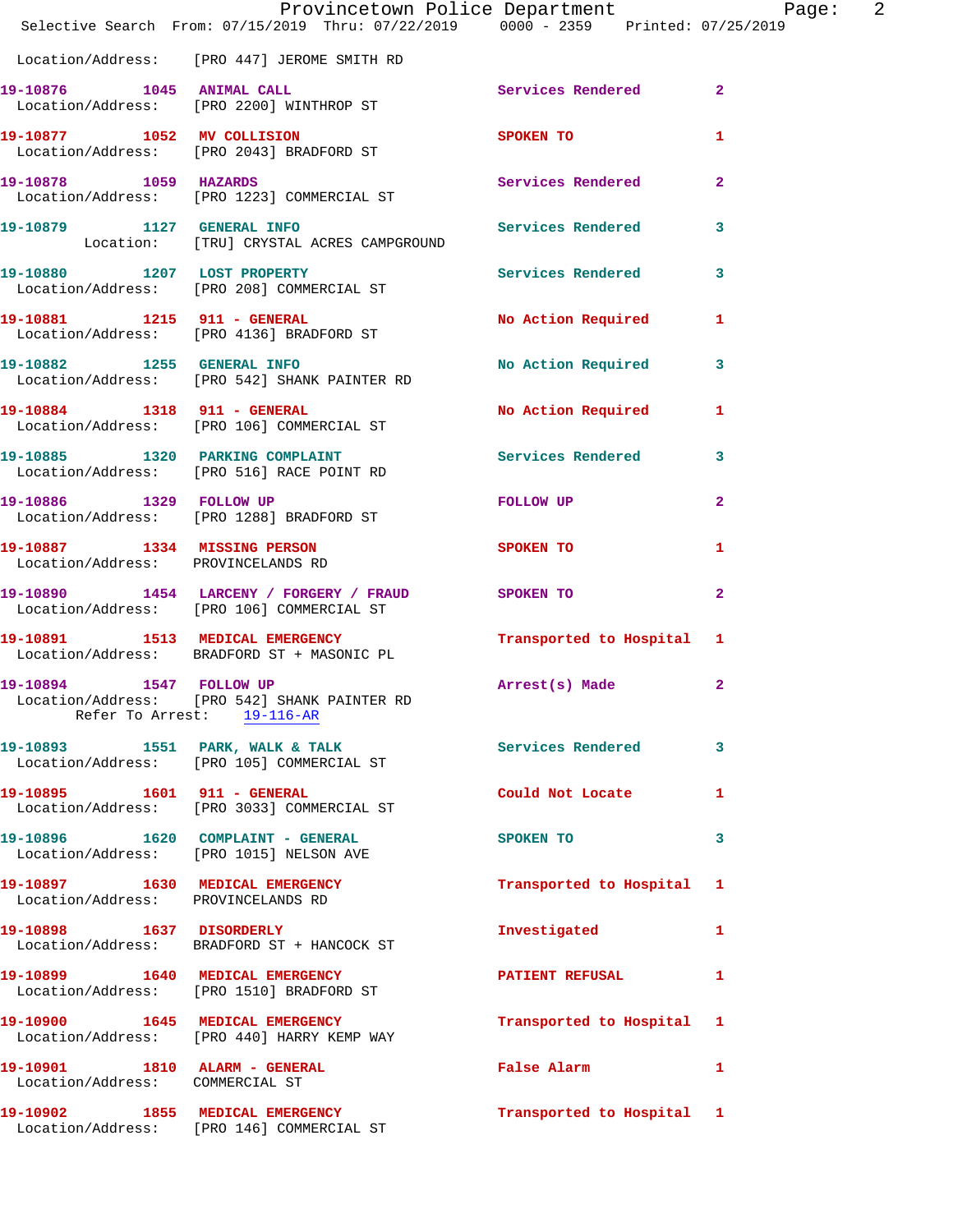| . LIIICII L |                     | r c |
|-------------|---------------------|-----|
| 2359        | Printed: 07/25/2019 |     |

| 19-10904<br>1942<br>Location/Address: | <b>GENERAL INFO</b><br>[PRO 382] COMMERCIAL ST                       | Services Rendered | 3 |
|---------------------------------------|----------------------------------------------------------------------|-------------------|---|
| 19-10905<br>1944                      | <b>LOST PROPERTY</b><br>Location/Address: [PRO 542] SHANK PAINTER RD | Services Rendered | 3 |
| 19-10906<br>2129<br>Location/Address: | <b>ANIMAL CALL</b><br>FRO 5261 RYDER ST EXT                          | Services Rendered | 2 |
| 19-10907<br>2213                      | TRAFFIC CONTROL<br>Location/Address: STANDISH ST + BRADFORD ST       | Services Rendered |   |
| 2251<br>19-10908<br>Location/Address: | DISTURBANCE - FIGHT / ARGUMENT<br>[PRO 2977] COMMERCIAL ST           | <b>SPOKEN TO</b>  |   |

**19-10909 2325 FOLLOW UP Services Rendered 2**  Location/Address: [PRO 526] RYDER ST EXT

## **For Date: 07/16/2019 - Tuesday**

|                                                                     | 19-10910 0017 MEDICAL EMERGENCY<br>Location/Address: [PRO 595] BRADFORD ST                             | Transported to Hospital 1  |                         |
|---------------------------------------------------------------------|--------------------------------------------------------------------------------------------------------|----------------------------|-------------------------|
| 19-10912 0030 NOISE COMPLAINT                                       | Location/Address: [PRO 3236] COMMERCIAL ST                                                             | SPOKEN TO                  | 3                       |
| 19-10911 0033 PARK, WALK & TALK                                     | Location/Address: [PRO 105] COMMERCIAL ST                                                              | <b>Services Rendered</b>   | 3                       |
|                                                                     | 19-10913 0103 TRAFFIC CONTROL<br>Location/Address: CARVER ST + BRADFORD ST                             | <b>Services Rendered</b>   | 3                       |
|                                                                     | 19-10914 0113 MV OBSERVANCE / ASSIGNMENT Services Rendered<br>Location/Address: BRADFORD ST + RYDER ST |                            | 3                       |
|                                                                     | 19-10915 0120 BUILDING/PROPERTY CHECK<br>Location/Address: [PRO 539] SHANK PAINTER RD                  | <b>Services Rendered</b>   | 3                       |
| 19-10917 0130 MV STOP                                               | Location/Address: CENTER ST + BRADFORD ST                                                              | <b>VERBAL WARNING</b>      | 3                       |
|                                                                     | 19-10916 0133 MV OBSERVANCE / ASSIGNMENT<br>Location/Address: [PRO 3670] SHANK PAINTER RD              | <b>Services Rendered</b>   | 3                       |
| Location/Address: ROUTE 6                                           | 19-10919 0336 MV OBSERVANCE / ASSIGNMENT Services Rendered 3                                           |                            |                         |
|                                                                     | 19-10920 0337 BUILDING/PROPERTY CHECK<br>Location/Address: [PRO 3259] MACMILLAN WHARF                  | BLDG/PROP Checked/Secure 3 |                         |
|                                                                     | 19-10922 0436 MEDICAL EMERGENCY<br>Location/Address: [PRO 542] SHANK PAINTER RD                        | <b>Services Rendered</b>   | $\mathbf{1}$            |
|                                                                     | 19-10923 0543 BUILDING/PROPERTY CHECK<br>Location/Address: [PRO 2540] RACE POINT RD                    | <b>Services Rendered</b>   | $\overline{\mathbf{3}}$ |
| 19-10924 0557 MEDICAL EMERGENCY                                     | Location/Address: [PRO 2100] SMALLS CT                                                                 | Transported to Hospital 1  |                         |
|                                                                     | 19-10925 0628 SERVICE CALL - POLICE<br>Location/Address: [PRO 516] RACE POINT RD                       | <b>Services Rendered</b>   | 3                       |
| 19-10926 0641 BY-LAW VIOLATION                                      | Location/Address: [PRO 105] COMMERCIAL ST                                                              | Services Rendered          | $\overline{2}$          |
| 19-10927 0644 ANIMAL CALL<br>Location/Address: ROUTE 6 + CONWELL ST |                                                                                                        | Services Rendered          | $\overline{2}$          |
| 19-10929 0701 COMPLAINT - GENERAL                                   |                                                                                                        | SPOKEN TO                  | 3                       |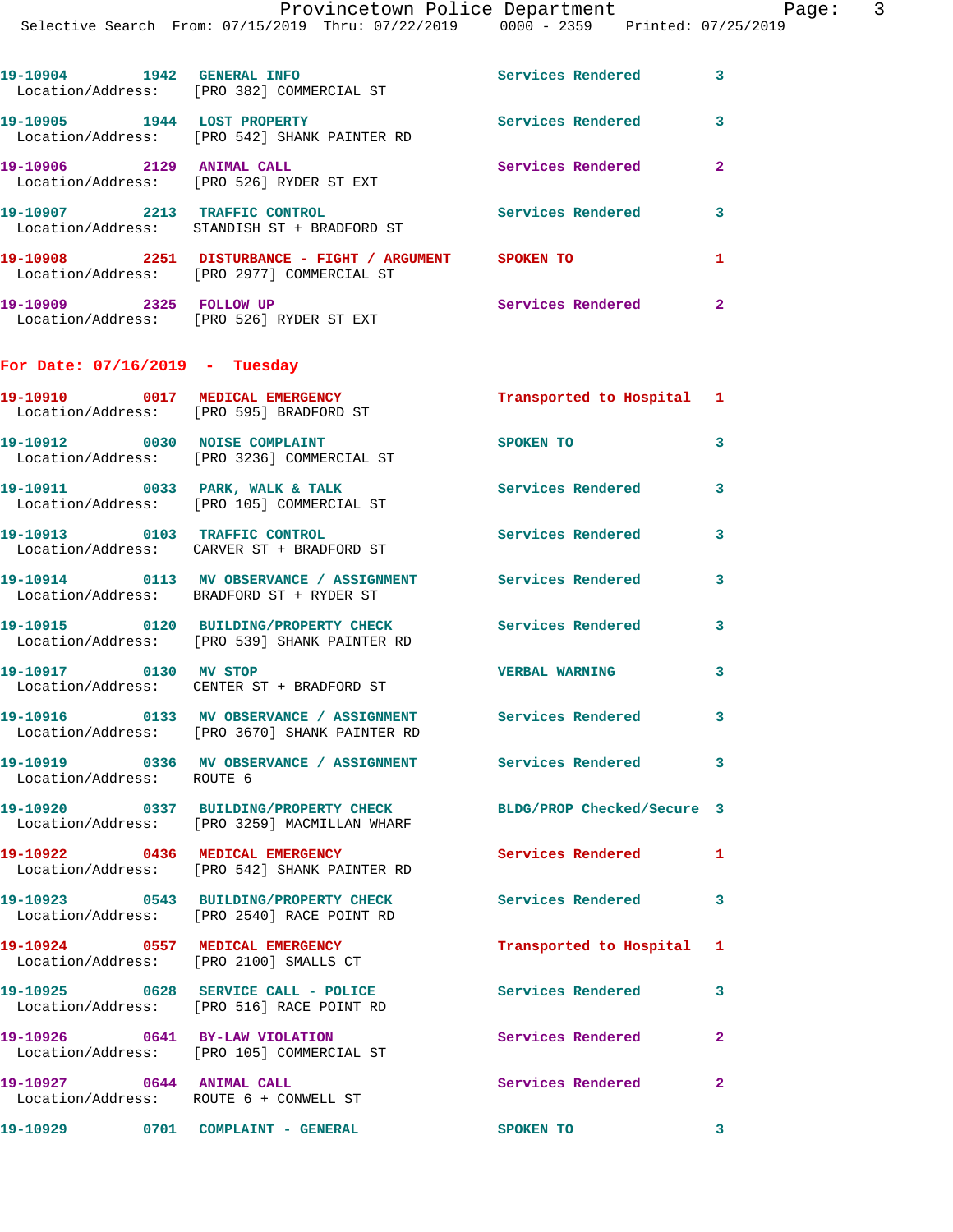|                            | Provincetown Police Department<br>Selective Search From: 07/15/2019 Thru: 07/22/2019   0000 - 2359   Printed: 07/25/2019 |                                                                                                                | $\overline{4}$<br>Page: |
|----------------------------|--------------------------------------------------------------------------------------------------------------------------|----------------------------------------------------------------------------------------------------------------|-------------------------|
|                            | Location/Address: [PRO 542] SHANK PAINTER RD                                                                             |                                                                                                                |                         |
|                            | 19-10930 0810 GENERAL INFO<br>Location/Address: [PRO 542] SHANK PAINTER RD                                               | Services Rendered 3                                                                                            |                         |
|                            | 19-10931 0912 ASSIST DEPARTMENT / MUTUAL AID Services Rendered 3<br>Location/Address: [PRO 2489] BRADFORD ST             |                                                                                                                |                         |
|                            | 19-10932 0952 ALARM - GENERAL<br>Location/Address: [PRO 1870] CARVER CT                                                  | False Alarm                                                                                                    | 1                       |
|                            | 19-10933 1019 PARKING COMPLAINT<br>Location/Address: [PRO 175] COMMERCIAL ST                                             | SPOKEN TO THE STREET OF THE STREET OF THE STREET OF THE STREET OF THE STREET OF THE STREET OF THE STREET OF TH | 3                       |
| 19-10934 1109 MV HIT & RUN | Location/Address: COMMERCIAL ST + RYDER ST                                                                               | Could Not Locate 2                                                                                             |                         |
|                            | 19-10935 1208 MEDICAL EMERGENCY<br>Location/Address: [PRO 1288] BRADFORD ST                                              | Transported to Hospital 1                                                                                      |                         |
|                            | 19-10936 1213 NOISE COMPLAINT<br>Location/Address: [PRO 284] COMMERCIAL ST                                               | SPOKEN TO                                                                                                      | 3                       |
|                            | 19-10937 1219 DISORDERLY<br>Location/Address: [PRO 530] SHANK PAINTER RD                                                 | SPOKEN TO                                                                                                      | 1                       |
|                            | 19-10938 1221 TRAFFIC CONTROL<br>Location/Address: [PRO 2474] BRADFORD ST                                                | Services Rendered                                                                                              | $\mathbf{3}$            |
|                            | 19-10939 1233 HARASSMENT / THREATS<br>Location/Address: [PRO 542] SHANK PAINTER RD                                       | SPOKEN TO                                                                                                      | $\mathbf{2}$            |
|                            | 19-10942 1321 NOISE COMPLAINT<br>Location/Address: [PRO 109] COMMERCIAL ST                                               | SPOKEN TO                                                                                                      | 3                       |
|                            | 19-10943 1338 LOST PROPERTY 1999 Services Rendered 3<br>Location/Address: [PRO 542] SHANK PAINTER RD                     |                                                                                                                |                         |
|                            | 19-10944 1356 PARKING COMPLAINT Contract Citation / Warning Issue 3<br>Location/Address: [PRO 75] CAPTAIN BERTIES WAY    |                                                                                                                |                         |
|                            | 19-10945 1413 SERVICE CALL - POLICE 600 GONE ON ARRIVAL 3<br>Location/Address: [PRO 542] SHANK PAINTER RD                |                                                                                                                |                         |
|                            | 19-10946 1429 LOST PROPERTY<br>Location/Address: [PRO 542] SHANK PAINTER RD                                              | Services Rendered 3                                                                                            |                         |
|                            | 19-10947 1501 LOST PROPERTY<br>Location/Address: [PRO 542] SHANK PAINTER RD                                              | Services Rendered 3                                                                                            |                         |
| 19-10949 1607 ANIMAL CALL  | Location/Address: BRADFORD ST + CONANT ST                                                                                | Could Not Locate                                                                                               | $\mathbf{2}$            |
|                            | 19-10950 1616 COMPLAINT - GENERAL<br>Location/Address: [PRO 1065] PLEASANT ST                                            | SPOKEN TO                                                                                                      | 3                       |
| 19-10951 1623 MV STOP      | Location/Address: [PRO 3099] SHANK PAINTER RD                                                                            | Citation / Warning Issue 3                                                                                     |                         |
|                            | 19-10952 1656 MV COMPLAINT<br>Location/Address: [PRO 433] RYDER ST EXT                                                   | Services Rendered 2                                                                                            |                         |
|                            | 19-10953 1718 MEDICAL EMERGENCY<br>Location/Address: [PRO 1892] SHANK PAINTER RD                                         | Services Rendered                                                                                              | $\mathbf{1}$            |
|                            | 19-10954 1722 COMPLAINT - GENERAL<br>Location/Address: [PRO 105] COMMERCIAL ST<br>Refer To Arrest: 19-119-AR             | Arrest(s) Made 3                                                                                               |                         |
|                            | 19-10955 1723 MEDICAL EMERGENCY<br>Location/Address: [PRO 208] COMMERCIAL ST                                             | Transported to Hospital 1                                                                                      |                         |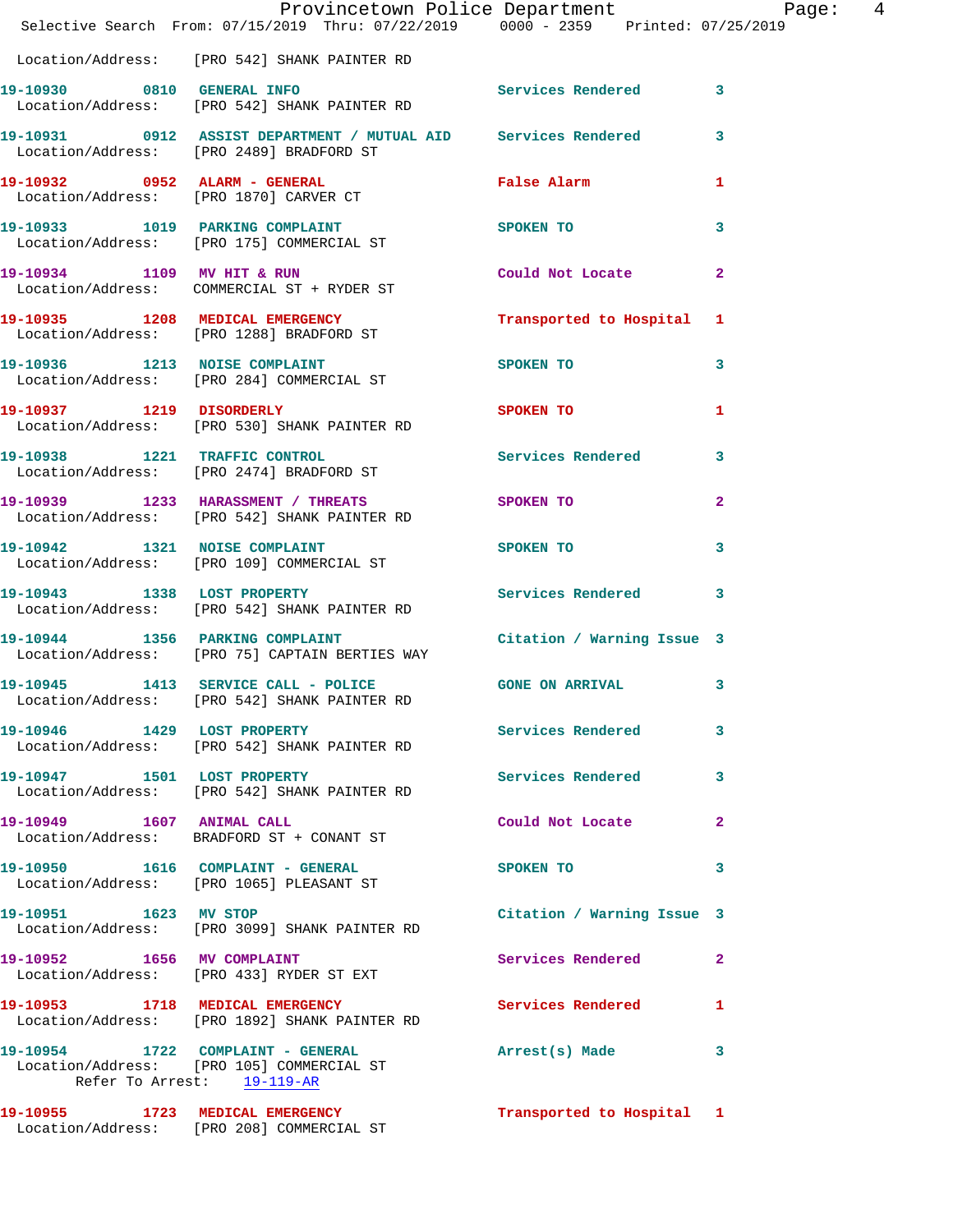|                                        | 19-10956 1732 MEDICAL EMERGENCY<br>Location/Address: [PRO 542] SHANK PAINTER RD                           | Transported to Hospital 1 |                |
|----------------------------------------|-----------------------------------------------------------------------------------------------------------|---------------------------|----------------|
| 19-10957 1746 MV STOP                  | Location/Address: RYDER ST + BRADFORD ST                                                                  | <b>VERBAL WARNING</b>     | $\mathbf{3}$   |
|                                        | 19-10958 1746 LOST PROPERTY<br>Location/Address: [PRO 542] SHANK PAINTER RD                               | Services Rendered         | 3              |
| 19-10959 1755 ANIMAL CALL              | Location/Address: [PRO 3908] COMMERCIAL ST                                                                | Services Rendered         | $\overline{2}$ |
|                                        | 19-10960 1823 COMPLAINT - GENERAL<br>Location/Address: BRADFORD ST + CONWELL ST                           | Transferred Custody       | 3              |
| Location/Address: [PRO 2520] PRINCE ST | 19-10961 1905 SERVICE CALL - POLICE                                                                       | SPOKEN TO                 | 3              |
|                                        | 19-10962 1942 SERVICE CALL - POLICE<br>Location/Address: [PRO 725] BRADFORD ST                            | Services Rendered         | 3              |
| 19-10963 1949 GENERAL INFO             | Location/Address: [PRO 185] COMMERCIAL ST                                                                 | Services Rendered         | 3              |
|                                        | 19-10964 1950 HAZARDS<br>Location/Address: [PRO 4152] BRADFORD ST                                         | Services Rendered         | $\mathbf{2}$   |
|                                        | 19-10966 2136 MEDICAL EMERGENCY<br>Location/Address: [PRO 57] BRADFORD ST                                 | Transported to Hospital 1 |                |
|                                        | 19-10968 2149 MEDICAL EMERGENCY<br>Location/Address: [PRO 72] PROVINCELANDS RD                            | Transported to Hospital 1 |                |
| 19-10969 2332 NOISE COMPLAINT          | Location/Address: [PRO 1042] OLD COLONY WAY                                                               | SPOKEN TO                 | 3              |
|                                        | 19-10970 2337 NOISE COMPLAINT<br>Location/Address: [PRO 3236] COMMERCIAL ST                               | SPOKEN TO                 | 3              |
|                                        | 19-10971 2345 MV OBSERVANCE / ASSIGNMENT No Action Required<br>Location/Address: BRADFORD ST + HOWLAND ST |                           | 3              |
| 19-10972 2351 MV STOP                  | Location/Address: [PRO 1886] BRADFORD ST                                                                  | <b>VERBAL WARNING</b>     | 3              |

## **For Date: 07/17/2019 - Wednesday**

| 19-10973 0000                   | MV STOP<br>Location/Address: [PRO 1516] BRADFORD ST | <b>VERBAL WARNING</b>    | $\mathbf{3}$ |
|---------------------------------|-----------------------------------------------------|--------------------------|--------------|
| 19-10974 0029 PARK, WALK & TALK | Location/Address: [PRO 105] COMMERCIAL ST           | Services Rendered        | $\mathbf{3}$ |
|                                 | Location/Address: [PRO 3259] MACMILLAN WHARF        | <b>Services Rendered</b> | $\mathbf{3}$ |
| 19-10976 0048 BAR CHECK         | Location/Address: [PRO 3443] COMMERCIAL ST          | Services Rendered        | 3            |
| 19-10977 0058 TRAFFIC CONTROL   | Location/Address: [PRO 165] COMMERCIAL ST           | Services Rendered        | 3            |
|                                 | Location/Address: BRADFORD ST + HOWLAND ST          | <b>Services Rendered</b> | 3            |
|                                 | Location/Address: [PRO 75] CAPTAIN BERTIES WAY      | <b>Services Rendered</b> | 3.           |
| 19-10980<br>0115                | MV STOP                                             | <b>VERBAL WARNING</b>    | 3            |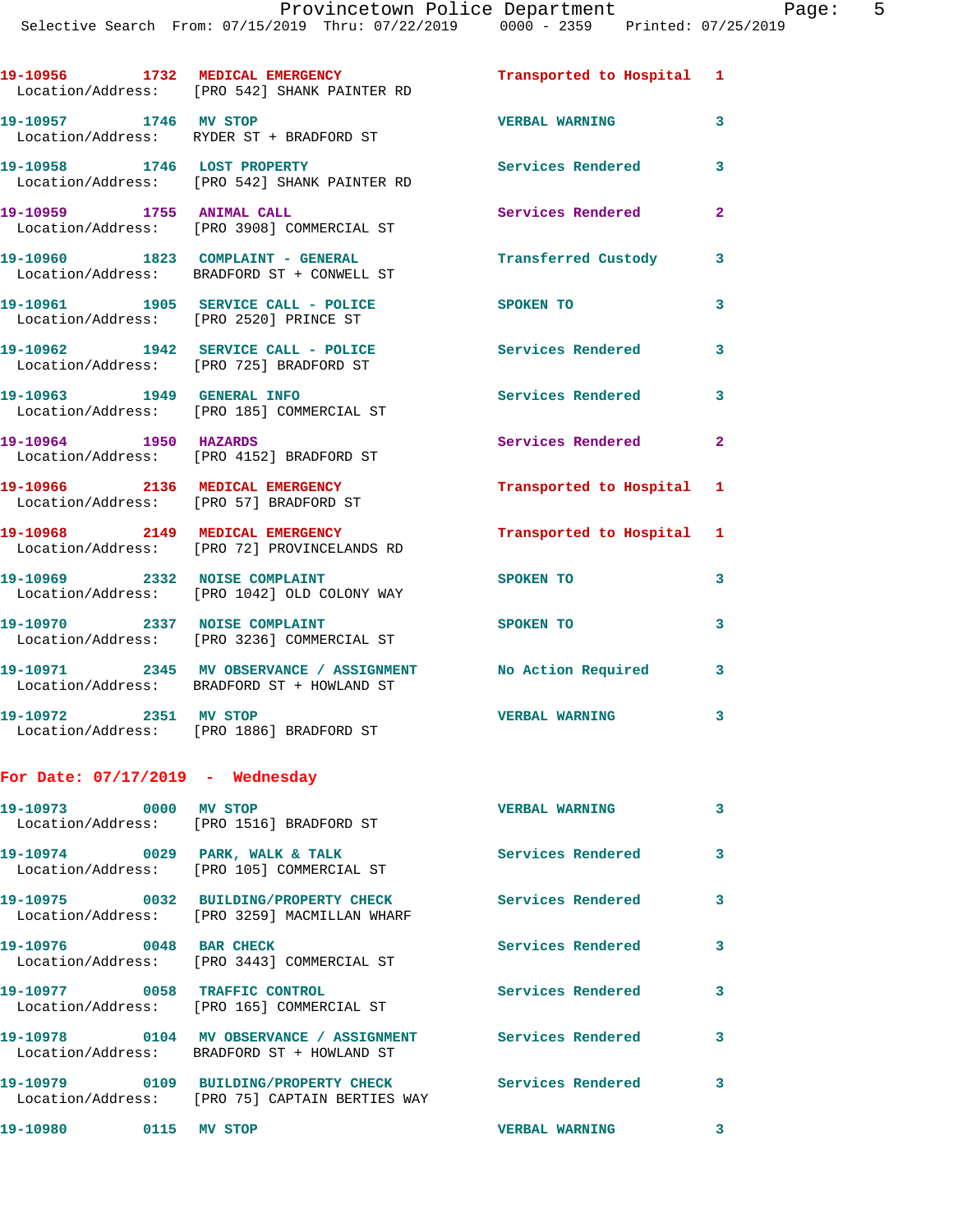|                                     | Provincetown Police Department Page: 6<br>Selective Search From: 07/15/2019 Thru: 07/22/2019 0000 - 2359 Printed: 07/25/2019 |                            |              |  |
|-------------------------------------|------------------------------------------------------------------------------------------------------------------------------|----------------------------|--------------|--|
|                                     | Location/Address: [PRO 442] HARRY KEMP WAY                                                                                   |                            |              |  |
|                                     | 19-10981 0136 ALARM - GENERAL<br>Location/Address: [PRO 3363] HARBOUR DR                                                     | False Alarm 1              |              |  |
|                                     | 19-10982 0159 MV STOP<br>Location/Address: [PRO 2859] BRADFORD ST                                                            | VERBAL WARNING 3           |              |  |
|                                     | 19-10983 0159 GENERAL INFO<br>Location/Address: [PRO 3276] COMMERCIAL ST                                                     | No Action Required 3       |              |  |
| Location/Address: ROUTE 6           | 19-10984 0225 MV COMPLAINT COMERCITY COMPUTER VERBAL WARNING 2                                                               |                            |              |  |
| Location/Address: [PRO 521] ROUTE 6 | 19-10985 0326 BUILDING/PROPERTY CHECK Services Rendered 3                                                                    |                            |              |  |
| Location/Address: [PRO 521] ROUTE 6 | 19-10986 6 0459 MV OBSERVANCE / ASSIGNMENT Services Rendered 3                                                               |                            |              |  |
|                                     | 19-10987 0636 GENERAL INFO Services Rendered 3<br>Location/Address: [PRO 542] SHANK PAINTER RD                               |                            |              |  |
|                                     | 19-10988 0636 FLIGHT COVERAGE 3 Services Rendered 3<br>Location/Address: [PRO 516] RACE POINT RD                             |                            |              |  |
|                                     | 19-10989 0715 911 - GENERAL Contract Services Rendered 1<br>Location/Address: [PRO 3670] SHANK PAINTER RD                    |                            |              |  |
|                                     | 19-10990 0747 PET PANTRY<br>Location/Address: [PRO 3296] SHANK PAINTER RD                                                    | Services Rendered 3        |              |  |
|                                     | 19-10992 0817 LOST HEARING AIDS/PILLS Services Rendered 3<br>Location/Address: [PRO 542] SHANK PAINTER RD                    |                            |              |  |
|                                     | 19-10993 0824 PARK, WALK & TALK Services Rendered 3<br>Location/Address: [PRO 149] COMMERCIAL ST                             |                            |              |  |
| Refer To Arrest: 19-119-AR          | Location/Address: [PRO 542] SHANK PAINTER RD                                                                                 |                            |              |  |
|                                     | 19-10995 0836 PARK, WALK & TALK<br>Location/Address: [PRO 99] COMMERCIAL ST                                                  | Services Rendered 3        |              |  |
|                                     | 19-11034 0848 ALARM - GENERAL<br>Location/Address: [PRO 2702] COMMERCIAL ST                                                  | No Action Required 1       |              |  |
|                                     | 19-10996 0941 ANIMAL CALL<br>Location/Address: [PRO 516] RACE POINT RD                                                       | Services Rendered          | $\mathbf{2}$ |  |
|                                     | 19-10997 0949 LOST CREDIT CARD Services Rendered 3<br>Location/Address: [PRO 542] SHANK PAINTER RD                           |                            |              |  |
|                                     | 19-10998 0953 BIKE - GENERAL<br>Location/Address: [PRO 2000] COMMERCIAL ST                                                   | Referred to Other Agency 2 |              |  |
|                                     | 19-10999 1003 BIKE OPERATIONS COMPLAINT Services Rendered 2<br>Location/Address: SMALLS CT + COMMERCIAL ST                   |                            |              |  |
|                                     | 19-11000 1007 LOST RI LICENSE<br>Location/Address: [PRO 542] SHANK PAINTER RD                                                | Services Rendered 3        | 1            |  |
|                                     | 19-11001 1015 LARCENY / FORGERY / FRAUD Services Rendered<br>Location/Address: [PRO 3950] COMMERCIAL ST                      |                            | $\mathbf{2}$ |  |
|                                     | 19-11002 1021 MEDICAL EMERGENCY<br>Location/Address: [PRO 440] HARRY KEMP WAY                                                | Transported to Hospital 1  |              |  |
|                                     | 19-11003 1027 LOST NJ LICENSE<br>$[500 \t 540]$ $(101 \t 011)$                                                               | Services Rendered 3        |              |  |

Location/Address: [PRO 542] SHANK PAINTER RD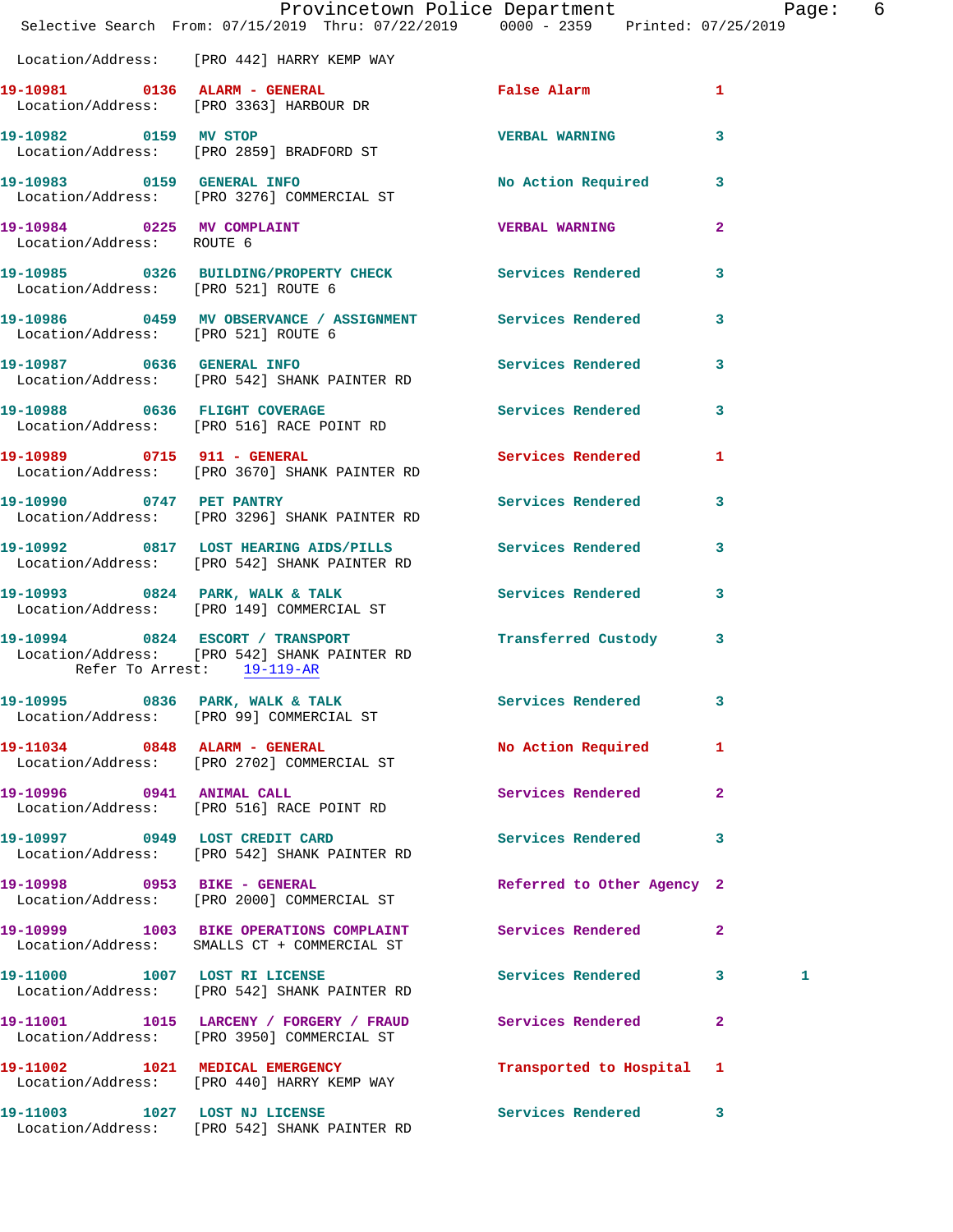|  |  | I LOVINCCCOWN LOLLED DEPUL CHICNE |             |                     |
|--|--|-----------------------------------|-------------|---------------------|
|  |  | From: 07/15/2019 Thru: 07/22/2019 | 0000 - 2359 | Printed: 07/25/2019 |
|  |  |                                   |             |                     |

|                                                        | 19-11005 1202 BUILDING/PROPERTY CHECK<br>Location/Address: [PRO 2977] COMMERCIAL ST                            | Services Rendered          | 3            |
|--------------------------------------------------------|----------------------------------------------------------------------------------------------------------------|----------------------------|--------------|
|                                                        | 19-11006 1204 LOST BROWN WALLET<br>Location/Address: [PRO 542] SHANK PAINTER RD                                | <b>Services Rendered</b>   | 3            |
|                                                        | 19-11007 1247 MEDICAL EMERGENCY<br>Location/Address: [PRO 1952] COMMERCIAL ST                                  | <b>Services Rendered</b>   | 1            |
| 19-11010 1332 SHOPLIFTING                              | Location/Address: [PRO 203] COMMERCIAL ST                                                                      | Services Rendered          | 3            |
|                                                        | 19-11009 1335 PARK, WALK & TALK<br>Location/Address: CONWELL ST + ROUTE 6                                      | Services Rendered          | 3            |
|                                                        | 19-11011 1339 MV COMPLAINT<br>Location/Address: [PRO 3318] CEMETERY RD                                         | Services Rendered          | $\mathbf{2}$ |
|                                                        | 19-11012 1400 MV OBSERVANCE / ASSIGNMENT Services Rendered<br>Location/Address: SHANK PAINTER RD + PROVINCE RD |                            | 3            |
|                                                        | 19-11014 1402 BY-LAW VIOLATION<br>Location/Address: [PRO 105] COMMERCIAL ST                                    | Services Rendered          | $\mathbf{2}$ |
| Location/Address: [PRO 3287] ROUTE 6                   | 19-11015 1420 BUILDING/PROPERTY CHECK                                                                          | BLDG/PROP Checked/Secure 3 |              |
| 19-11016   1421   FOLLOW UP                            | Location/Address: PLEASANT ST + COMMERCIAL ST                                                                  | FOLLOW UP                  | 2            |
|                                                        | 19-11017 1433 LOST CREDIT CARD<br>Location/Address: [PRO 2885] COMMERCIAL ST                                   | <b>Services Rendered</b>   | 3            |
|                                                        | 19-11018 1435 COMPLAINT - GENERAL<br>Location/Address: [PRO 2494] BRADFORD ST                                  | SPOKEN TO                  | 3            |
|                                                        | 19-11019 1451 MEDICAL EMERGENCY<br>Location: [PRO 3431] LOPES SQUARE                                           | <b>Services Rendered</b>   | 1            |
|                                                        | 19-11021 1459 COMPLAINT - GENERAL<br>Location/Address: [PRO 530] SHANK PAINTER RD                              | Transported to Hospital    | 3            |
| 19-11022 1545 FOLLOW UP                                | Location/Address: [PRO 530] SHANK PAINTER RD                                                                   | SPOKEN TO                  | 2            |
| 19-11023 1621 911 - GENERAL                            | Location/Address: [OT] BRADFORD ST EXT                                                                         | SPOKEN TO                  | 1            |
| $19-11024$ $1624$ HAZARDS                              | Location/Address: [PRO 488] MAYFLOWER ST                                                                       | Could Not Locate           | 2            |
|                                                        | 19-11025 1703 NOISE COMPLAINT<br>Location/Address: [PRO 4144] BRADFORD ST                                      | SPOKEN TO                  | 3            |
|                                                        | 19-11026 1801 SERVICE CALL - POLICE<br>Location/Address: [PRO 1119] WAREHAM ST                                 | Could Not Locate           | 3            |
|                                                        | 19-11027 1854 DISTURBANCE - FIGHT / ARGUMENT SPOKEN TO<br>Location/Address: [PRO 2539] RYDER ST EXT            |                            | 1            |
|                                                        | 19-11028 1902 ALARM - GENERAL<br>Location/Address: [PRO 4149] COMMERCIAL ST                                    | False Alarm Weather (No    | 1            |
| 19-11029 1929 MV STOP<br>Location/Address: BRADFORD ST |                                                                                                                | <b>VERBAL WARNING</b>      | 3            |
|                                                        | 19-11030 1930 PARK, WALK & TALK<br>Location/Address: [PRO 433] RYDER ST EXT                                    | <b>Services Rendered</b>   | 3            |

**19-11031 1941 DISTURBANCE - FIGHT / ARGUMENT GONE ON ARRIVAL 1**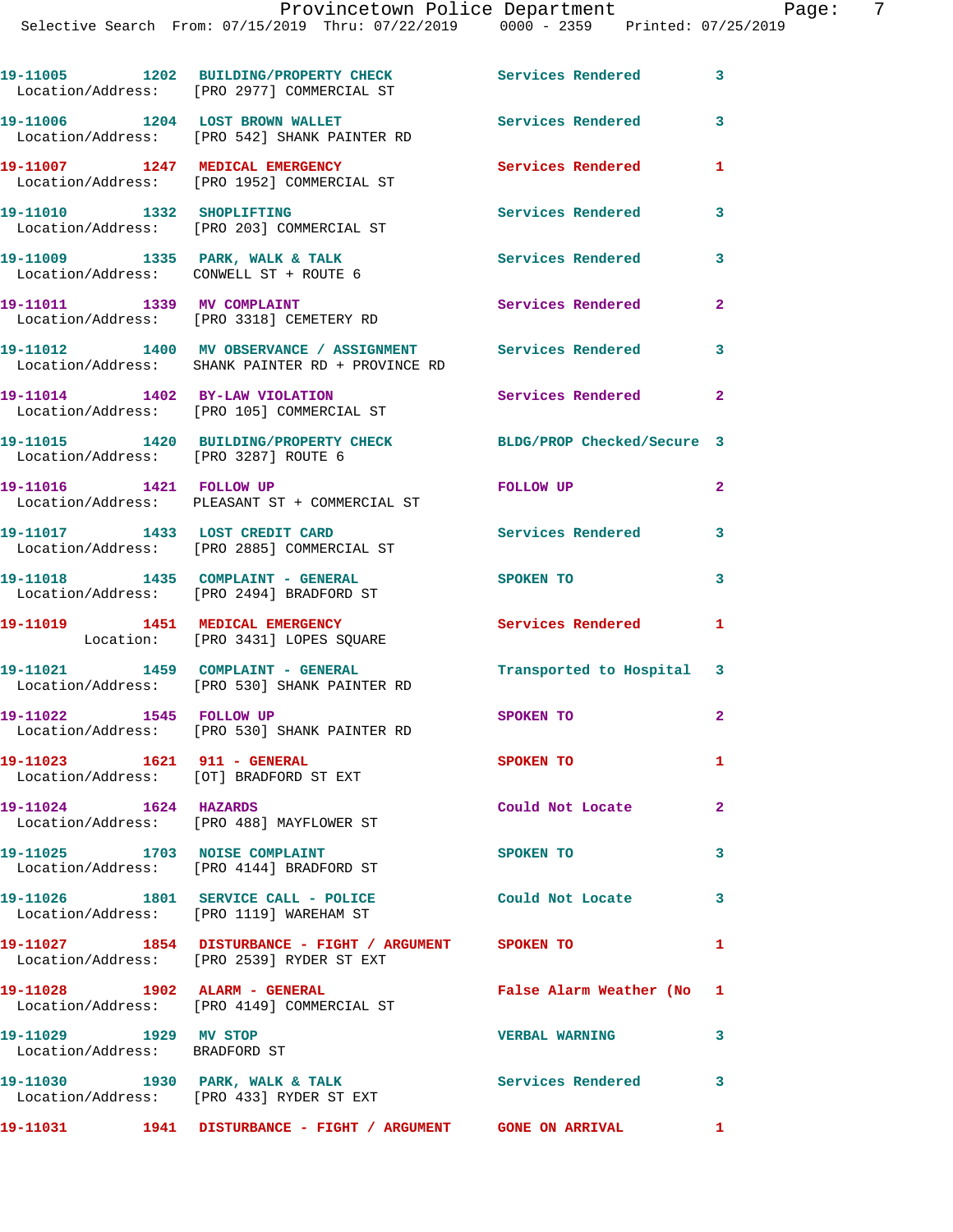|                                                        | Provincetown Police Department Page: 8<br>Selective Search From: 07/15/2019 Thru: 07/22/2019 0000 - 2359 Printed: 07/25/2019 |                            |                         |
|--------------------------------------------------------|------------------------------------------------------------------------------------------------------------------------------|----------------------------|-------------------------|
|                                                        | Location/Address: [PRO 2750] COMMERCIAL ST                                                                                   |                            |                         |
|                                                        | 19-11032 1955 PARK, WALK & TALK 1999 Services Rendered 3<br>Location/Address: [PRO 516] RACE POINT RD                        |                            |                         |
|                                                        | 19-11033 2003 LARCENY / FORGERY / FRAUD SPOKEN TO<br>Location/Address: [PRO 3296] SHANK PAINTER RD                           |                            | $\mathbf{2}$            |
| Location/Address: BRADFORD ST                          | 19-11036 2113 SUSPICIOUS ACTIVITY Services Rendered 2                                                                        |                            | 1                       |
|                                                        | 19-11035 2119 MV STOP<br>Location/Address: [PRO 2521] ROUTE 6                                                                | <b>VERBAL WARNING</b>      | 3                       |
| 19-11037 2132 MV STOP                                  | Location/Address: [PRO 3296] SHANK PAINTER RD                                                                                | <b>VERBAL WARNING</b>      | 3                       |
|                                                        | 19-11038 2140 ASSIST CITIZEN<br>Location/Address: [PRO 519] RACE POINT RD                                                    | Services Rendered 3        |                         |
|                                                        | 19-11039 2141 SERVICE CALL - POLICE GONE ON ARRIVAL<br>Location/Address: [PRO 2539] RYDER ST EXT                             |                            | 3                       |
| 19-11040 2207 MV STOP<br>Location/Address: BRADFORD ST |                                                                                                                              | Citation / Warning Issue 3 |                         |
|                                                        | 19-11041 2222 MV STOP<br>Location/Address: [PRO 57] BRADFORD ST                                                              | <b>VERBAL WARNING</b>      | $\overline{\mathbf{3}}$ |
|                                                        | 19-11042 2336 BUILDING/PROPERTY CHECK BLDG/PROP Checked/Secure 3<br>Location/Address: [PRO 3033] COMMERCIAL ST               |                            |                         |
|                                                        | 19-11043 2344 BUILDING/PROPERTY CHECK BLDG/PROP Checked/Secure 3<br>Location/Address: [PRO 99] COMMERCIAL ST                 |                            |                         |
|                                                        | 19-11044 2344 BUILDING/PROPERTY CHECK BLDG/PROP Checked/Secure 3<br>Location/Address: [PRO 175] COMMERCIAL ST                |                            |                         |
|                                                        | 19-11045 2345 BUILDING/PROPERTY CHECK BLDG/PROP Checked/Secure 3<br>Location/Address: [PRO 182] COMMERCIAL ST                |                            |                         |
| For Date: $07/18/2019$ - Thursday                      |                                                                                                                              |                            |                         |
|                                                        | 19-11046 0001 BUILDING/PROPERTY CHECK Services Rendered 3<br>Location/Address: [PRO 3259] MACMILLAN WHARF                    |                            |                         |
|                                                        | 19-11047 0004 MV OBSERVANCE / ASSIGNMENT Services Rendered<br>Location/Address: [PRO 447] JEROME SMITH RD                    |                            | -3                      |
|                                                        | 19-11048 0005 PARK, WALK & TALK 3 Services Rendered 3<br>Location/Address: [PRO 3870] COMMERCIAL ST                          |                            |                         |
|                                                        | 19-11049 0005 BUILDING/PROPERTY CHECK BLDG/PROP Checked/Secure 3<br>Location/Address: [PRO 1952] COMMERCIAL ST               |                            |                         |
| 19-11050 0012 BAR CHECK                                | Location/Address: [PRO 3443] COMMERCIAL ST                                                                                   | Services Rendered          | 3                       |
| Location/Address: [PRO 3440] ROUTE 6                   | 19-11051 0031 MV OBSERVANCE / ASSIGNMENT Services Rendered 3                                                                 |                            |                         |
|                                                        | 19-11052 0046 PARK, WALK & TALK<br>Location/Address: [PRO 3870] COMMERCIAL ST                                                | <b>Services Rendered</b>   | 3                       |
|                                                        | 19-11053 0107 BUILDING/PROPERTY CHECK Services Rendered 3<br>Location/Address: [PRO 2483] COMMERCIAL ST                      |                            |                         |
|                                                        | 19-11054 0109 TRAFFIC CONTROL-DETOUR<br>Location/Address: [PRO 165] COMMERCIAL ST                                            | Services Rendered          | 3                       |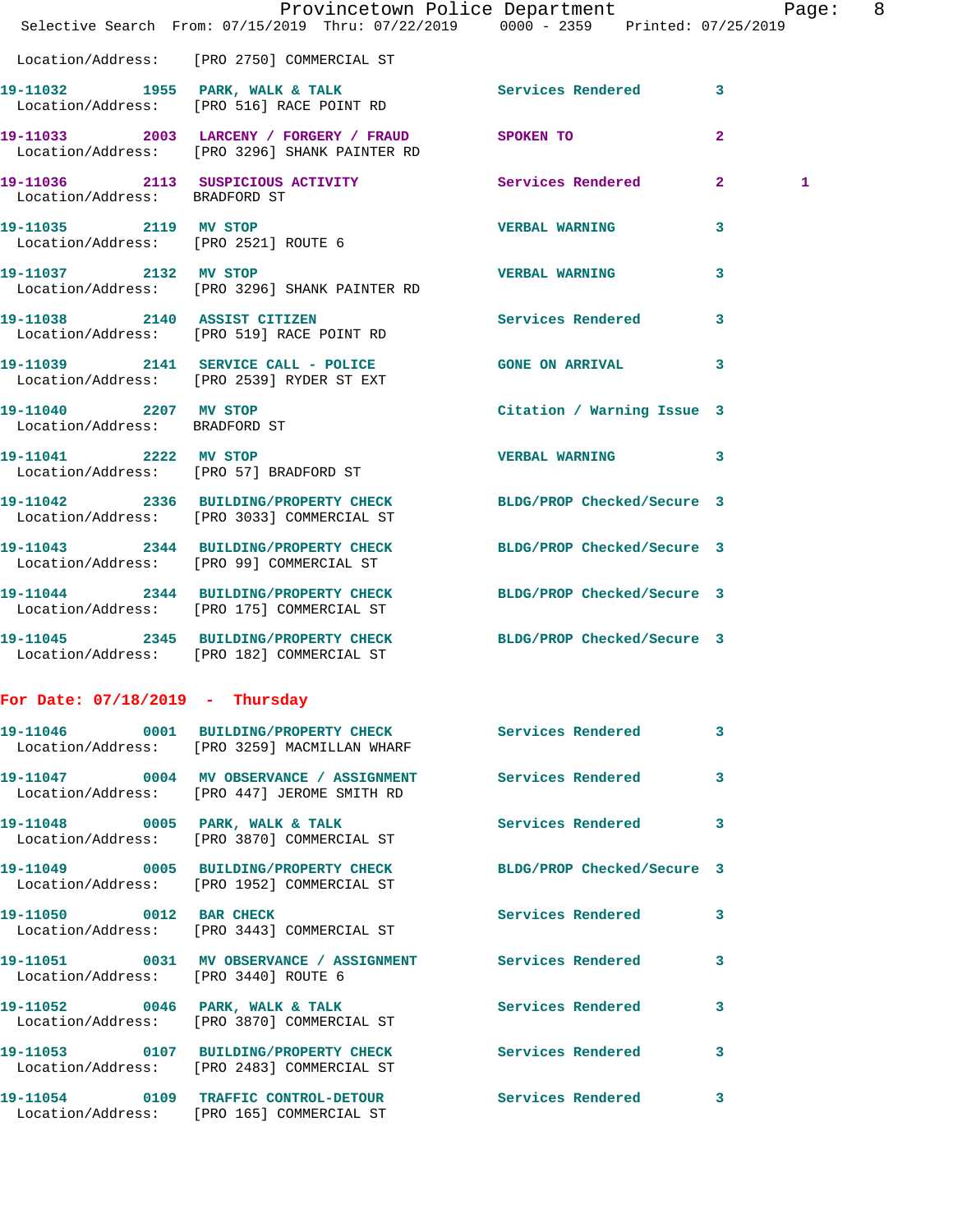|                                      | Provincetown Police Department Page: 9<br>Selective Search From: 07/15/2019 Thru: 07/22/2019   0000 - 2359   Printed: 07/25/2019 |                           |              |
|--------------------------------------|----------------------------------------------------------------------------------------------------------------------------------|---------------------------|--------------|
|                                      |                                                                                                                                  |                           |              |
|                                      | 19-11055 0115 MV OBSERVANCE / ASSIGNMENT Services Rendered 3<br>Location/Address: BRADFORD ST + RYDER ST                         |                           |              |
|                                      | 19-11056 0116 MV OBSERVANCE / ASSIGNMENT Services Rendered 3<br>Location/Address: BRADFORD ST + HOWLAND ST                       |                           |              |
|                                      |                                                                                                                                  | <b>VERBAL WARNING</b>     | 3            |
|                                      | 19-11058 0209 BUILDING/PROPERTY CHECK Services Rendered<br>Location/Address: [PRO 526] RYDER ST EXT                              |                           | 3            |
| 19-11060 0217 MV STOP                | Location/Address: [PRO 1267] WINSLOW ST                                                                                          | <b>VERBAL WARNING</b>     | $\mathbf{3}$ |
|                                      | 19-11059 0218 MV OBSERVANCE / ASSIGNMENT No Action Required 3<br>Location/Address: [PRO 530] SHANK PAINTER RD                    |                           |              |
|                                      | 19-11061 0234 BUILDING/PROPERTY CHECK Services Rendered 3<br>Location/Address: [PRO 132] COMMERCIAL ST                           |                           |              |
|                                      | 19-11062 0236 MV STOP<br>Location/Address: [PRO 606] CONWELL ST                                                                  | <b>VERBAL WARNING</b>     | $\mathbf{3}$ |
|                                      | 19-11063 0251 MV COMPLAINT<br>Location/Address: [PRO 539] SHANK PAINTER RD                                                       | Services Rendered 2       |              |
|                                      | 19-11064 0302 BUILDING/PROPERTY CHECK Services Rendered 3<br>Location/Address: [PRO 1989] COMMERCIAL ST                          |                           |              |
|                                      | 19-11065 0358 BUILDING/PROPERTY CHECK BLDG/PROP Checked/Secure 3<br>Location/Address: [PRO 379] COMMERCIAL ST                    |                           |              |
|                                      | 19-11066 0451 BUILDING/PROPERTY CHECK Services Rendered 3<br>Location/Address: [PRO 2490] PROVINCELANDS RD                       |                           |              |
|                                      | 19-11067 0506 MV OBSERVANCE / ASSIGNMENT Services Rendered 3<br>Location/Address: RACE POINT RD + SEASHORE PARK DR               |                           |              |
|                                      | 19-11068 0535 GENERAL INFO<br>Location/Address: [PRO 542] SHANK PAINTER RD                                                       | No Action Required 3      |              |
|                                      | 19-11069 0554 SERVICE CALL - POLICE Could Not Locate<br>Location/Address: [PRO 2343] BREWSTER ST                                 |                           |              |
|                                      | 19-11070 0656 LOST ID/DEBIT CARD Services Rendered 3<br>Location/Address: [PRO 542] SHANK PAINTER RD                             |                           |              |
|                                      | 19-11071 0703 FLIGHT COVERAGE<br>Location/Address: [PRO 516] RACE POINT RD                                                       | Services Rendered 3       |              |
|                                      | 19-11072 0800 BUILDING/PROPERTY CHECK BLDG/PROP Checked/Secure 3<br>Location/Address: [PRO 3430] COMMERCIAL ST                   |                           |              |
| Location/Address: [PRO 4048] ROUTE 6 | 19-11073 0827 MV OBSERVANCE / ASSIGNMENT Services Rendered 3                                                                     |                           |              |
|                                      | 19-11074 0855 MV COMPLAINT<br>Location/Address: [PRO 175] COMMERCIAL ST                                                          | Services Rendered         | $\mathbf{2}$ |
|                                      | 19-11076 0917 MV OBSERVANCE / ASSIGNMENT Services Rendered 3<br>Location/Address: COMMERCIAL ST + PROVINCELANDS RD               |                           |              |
|                                      | 19-11077 0917 FOLLOW UP<br>Location/Address: [PRO 3670] SHANK PAINTER RD                                                         | FOLLOW UP                 | $\mathbf{2}$ |
| 19-11078 0927 FOLLOW UP              | Location/Address: [PRO 3430] COMMERCIAL ST                                                                                       | FOLLOW UP                 | $\mathbf{2}$ |
|                                      | 19-11079 0942 MEDICAL EMERGENCY<br>Location/Address: [PRO 1892] SHANK PAINTER RD                                                 | Transported to Hospital 1 |              |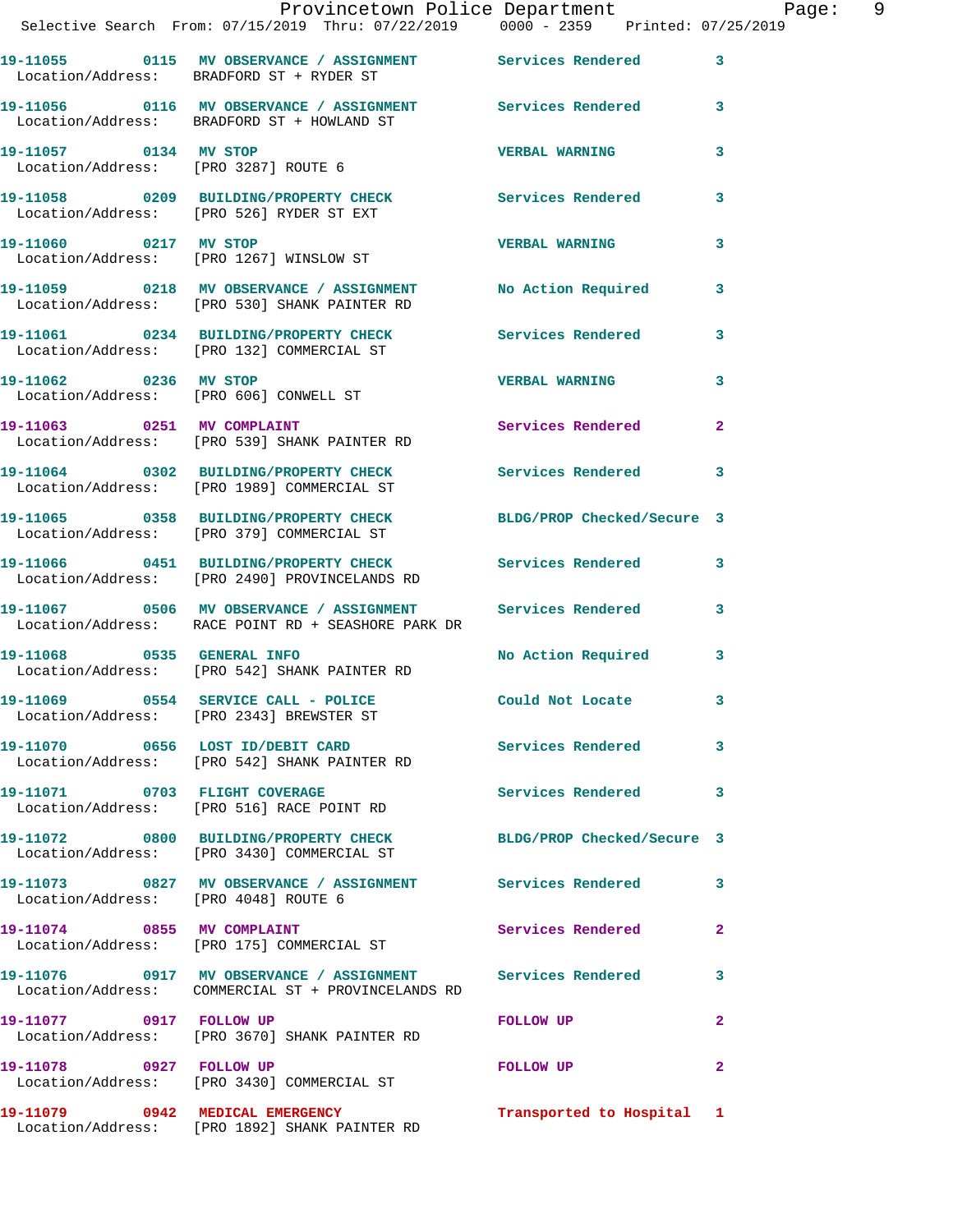|                                                                       | 19-11080 1008 LOST GOLD BRACELET<br>Location/Address: [PRO 542] SHANK PAINTER RD                | Services Rendered         | 3              |
|-----------------------------------------------------------------------|-------------------------------------------------------------------------------------------------|---------------------------|----------------|
| 19-11081 1028 COA EVENT                                               | Location/Address: [PRO 259] COMMERCIAL ST                                                       | Services Rendered         | 3              |
| 19-11082 1057 MISSING PERSON<br>Location/Address: [PRO 1927] SOPER ST |                                                                                                 | <b>Services Rendered</b>  | 1              |
|                                                                       | 19-11083 1105 LARCENY / FORGERY / FRAUD<br>Location/Address: [PRO 1858] BRADFORD ST             | Services Rendered         | $\mathbf{2}$   |
| 19-11084 1130 FOLLOW UP                                               | Location/Address: [PRO 3430] COMMERCIAL ST                                                      | <b>FOLLOW UP</b>          | $\overline{2}$ |
| 19-11085 1216 MV COLLISION                                            | Location/Address: [PRO 208] COMMERCIAL ST                                                       | Services Rendered         | $\mathbf{1}$   |
|                                                                       | 19-11086 1300 LOST DODGE REMOTE<br>Location/Address: [PRO 539] SHANK PAINTER RD                 | <b>Services Rendered</b>  | 3              |
|                                                                       | 19-11087 1310 BUILDING/PROPERTY CHECK<br>Location/Address: [PRO 2483] COMMERCIAL ST             | <b>Services Rendered</b>  | $\mathbf{3}$   |
|                                                                       | 19-11088 1322 MEDICAL EMERGENCY<br>Location/Address: [PRO 323] COMMERCIAL ST                    | Transported to Hospital 1 |                |
| 19-11089 1332 LOST KEY                                                | Location/Address: [PRO 542] SHANK PAINTER RD                                                    | <b>Services Rendered</b>  | $\mathbf{3}$   |
|                                                                       | 19-11090 1347 MEDICAL EMERGENCY<br>Location/Address: [PRO 395] COMMERCIAL ST                    | Transported to Hospital 1 |                |
| 19-11091 1402 ANIMAL CALL                                             | Location/Address: [PRO 526] RYDER ST EXT                                                        | Services Rendered         | $\overline{2}$ |
| Location/Address: [PRO 3189] MEADOW RD                                | 19-11093 1411 LOST/MISSING PROPERTY                                                             | <b>Services Rendered</b>  | 3              |
| 19-11092 1417 RETURN OF ITEMS542                                      | Location/Address: [PRO 542] SHANK PAINTER RD                                                    | Services Rendered         | 3              |
|                                                                       | 19-11094 1427 SERVICE CALL - POLICE<br>Location/Address: [PRO 542] SHANK PAINTER RD             | Services Rendered 3       |                |
| Location/Address: [PRO 970] KINGS WAY                                 | 19-11097 1510 LARCENY / FORGERY / FRAUD                                                         | SPOKEN TO                 | -2             |
|                                                                       | 19-11098 1518 PARKING COMPLAINT<br>Location/Address: [PRO 2494] BRADFORD ST                     | Peace Restored            | 3              |
|                                                                       | 19-11101 1631 LARCENY / FORGERY / FRAUD SPOKEN TO<br>Location/Address: [PRO 1840] COMMERCIAL ST |                           | $\mathbf{2}$   |
|                                                                       | 19-11100 1635 PARK, WALK & TALK<br>Location/Address: [PRO 105] COMMERCIAL ST                    | Services Rendered         | 3              |
| 19-11102 1641 LOST PROPERTY<br>Location/Address: [PRO 2513] ROUTE 6   |                                                                                                 | <b>Services Rendered</b>  | 3              |
|                                                                       | 19-11103  1648 SUSPICIOUS ACTIVITY<br>Location/Address: [PRO 762] BRADFORD ST                   | SPOKEN TO                 | $\mathbf{2}$   |
| 19-11104    1652 BIKE - GENERAL                                       | Location/Address: [PRO 2539] RYDER ST EXT                                                       | Services Rendered         | $\mathbf{2}$   |
| 19-11105 1931 MV STOP<br>Location/Address: [PRO 2513] ROUTE 6         |                                                                                                 | <b>VERBAL WARNING</b>     | 3              |
| 19-11107 1945 MV STOP                                                 |                                                                                                 | <b>VERBAL WARNING</b>     | 3              |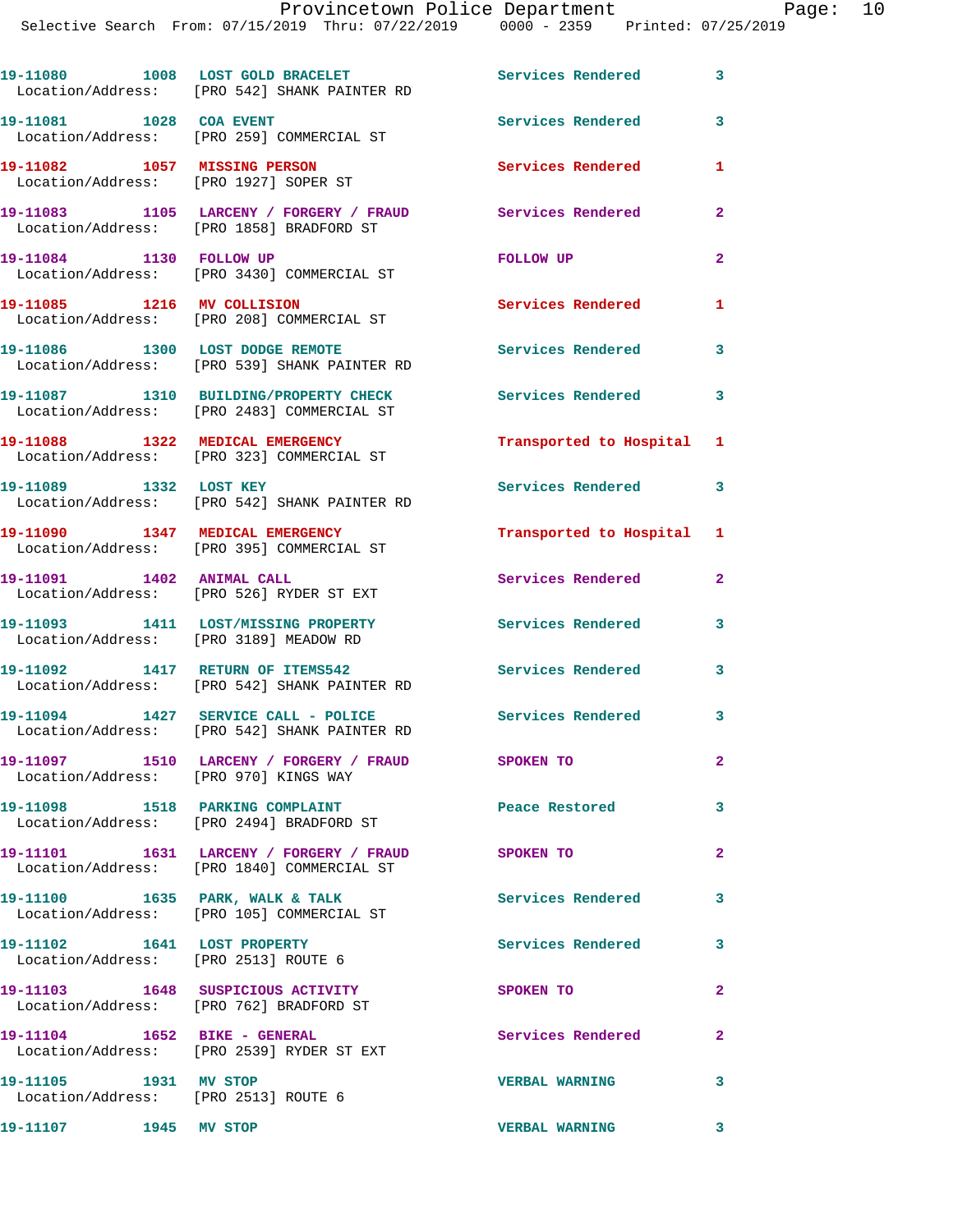|                                      | Provincetown Police Department Page: 11<br>Selective Search From: $07/15/2019$ Thru: $07/22/2019$ $0000$ - 2359 Printed: $07/25/2019$ |                           |   |  |
|--------------------------------------|---------------------------------------------------------------------------------------------------------------------------------------|---------------------------|---|--|
| Location/Address: [PRO 2513] ROUTE 6 |                                                                                                                                       |                           |   |  |
|                                      | 19-11106 1949 MEDICAL EMERGENCY<br>Location/Address: [PRO 1007] NELSON AVE                                                            | Transported to Hospital 1 |   |  |
|                                      | 19-11108 2033 LOST PROPERTY<br>Location/Address: [PRO 3259] MACMILLAN WHARF                                                           | Services Rendered 3       |   |  |
|                                      | 19-11109 2049 MEDICAL EMERGENCY<br>Location/Address: [PRO 2100] SMALLS CT                                                             | Transported to Hospital 1 |   |  |
|                                      | 19-11110 2116 911 - GENERAL<br>Location/Address: [PRO 3801] COMMERCIAL ST                                                             | Services Rendered 1       |   |  |
|                                      | 19-11111 2129 BUILDING/PROPERTY CHECK BLDG/PROP Checked/Secure 3<br>Location/Address: [PRO 539] SHANK PAINTER RD                      |                           |   |  |
|                                      | 19-11112 2234 PARKING COMPLAINT Services Rendered 3<br>Location/Address: COMMERCIAL ST                                                |                           |   |  |
|                                      | 19-11113 2321 BUILDING/PROPERTY CHECK BLDG/PROP Checked/Secure 3<br>Location/Address: [PRO 1638] COMMERCIAL ST                        |                           |   |  |
|                                      | 19-11114 2330 BUILDING/PROPERTY CHECK BLDG/PROP Checked/Secure 3<br>Location/Address: [PRO 1952] COMMERCIAL ST                        |                           |   |  |
|                                      | 19-11115 2339 MV STOP<br>Location/Address: [PRO 536] SHANK PAINTER RD                                                                 | VERBAL WARNING 3          |   |  |
| 19-11116 2344 MV STOP                | Location: [PRO 3431] LOPES SQUARE                                                                                                     | <b>VERBAL WARNING</b>     | 3 |  |
|                                      | 19-11117 2352 BUILDING/PROPERTY CHECK Services Rendered 3<br>Location/Address: [PRO 3259] MACMILLAN WHARF                             |                           |   |  |
|                                      | 19-11118 2359 PARK, WALK & TALK<br>Location/Address: [PRO 3870] COMMERCIAL ST                                                         | Services Rendered 3       |   |  |
| 19-11119 2359 MV STOP                | Location/Address: BRADFORD ST + HOWLAND ST                                                                                            | <b>VERBAL WARNING</b>     | 3 |  |
| For Date: $07/19/2019$ - Friday      |                                                                                                                                       |                           |   |  |
| 19-11120                             | 0018 BUILDING/PROPERTY CHECK BLDG/PROP Checked/Secure 3                                                                               |                           |   |  |

| Location/Address: COMMERCIAL ST                              |                                                                                                                          |                            |                         |
|--------------------------------------------------------------|--------------------------------------------------------------------------------------------------------------------------|----------------------------|-------------------------|
|                                                              | 19-11121  0019 BUILDING/PROPERTY CHECK BLDG/PROP Checked/Secure 3<br>Location/Address: [PRO 182] COMMERCIAL ST           |                            |                         |
|                                                              | Location/Address: [PRO 175] COMMERCIAL ST                                                                                | BLDG/PROP Checked/Secure 3 |                         |
|                                                              | 19-11123 0041 PARK, WALK & TALK<br>Location/Address: [PRO 3870] COMMERCIAL ST                                            | <b>Services Rendered</b>   | $\overline{\mathbf{3}}$ |
|                                                              | 19-11124      0044  MV OBSERVANCE / ASSIGNMENT      Services Rendered      3<br>Location/Address: BRADFORD ST + RYDER ST |                            |                         |
| 19-11125 0047 MV STOP                                        | Location/Address: CONWELL ST + BRADFORD ST                                                                               | Citation / Warning Issue 3 |                         |
| 19-11126 0047 BAR CHECK                                      | Location/Address: [PRO 399] COMMERCIAL ST                                                                                | <b>Services Rendered</b>   | $\overline{3}$          |
| 19-11127 0055 MV STOP                                        | Location/Address: BRADFORD ST + PEARL ST                                                                                 | <b>VERBAL WARNING</b>      | $\mathbf{3}$            |
| 19-11128 0104 TRAFFIC CONTROL<br>Location/Address: CARVER ST |                                                                                                                          | Services Rendered          | 3                       |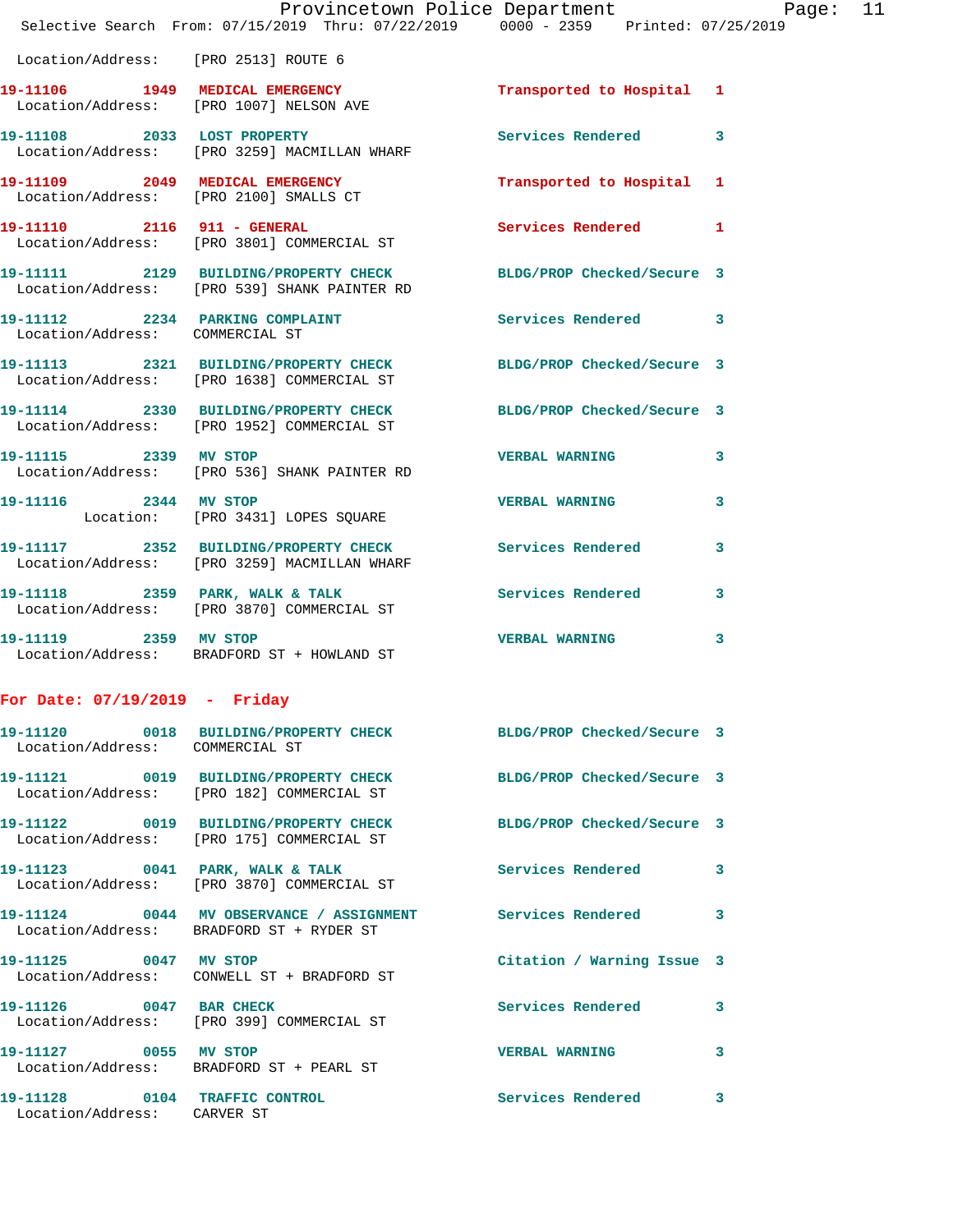|                                                                         | Provincetown Police Department Page: 12<br>Selective Search From: 07/15/2019 Thru: 07/22/2019   0000 - 2359   Printed: 07/25/2019 |                           |                         |  |
|-------------------------------------------------------------------------|-----------------------------------------------------------------------------------------------------------------------------------|---------------------------|-------------------------|--|
| Location/Address: COMMERCIAL ST                                         | 19-11129 0108 PARK, WALK & TALK 3 Services Rendered 3                                                                             |                           |                         |  |
|                                                                         | 19-11130 0108 CROWDS/OVERCROWDING Services Rendered 2<br>Location/Address: [PRO 165] COMMERCIAL ST                                |                           |                         |  |
|                                                                         | 19-11131 0114 MV OBSERVANCE / ASSIGNMENT Services Rendered<br>Location/Address: BRADFORD ST + HOWLAND ST                          |                           | $\overline{\mathbf{3}}$ |  |
|                                                                         | 19-11132 0135 NOISE COMPLAINT<br>Location/Address: [PRO 1464] COMMERCIAL ST                                                       | SPOKEN TO 3               |                         |  |
|                                                                         | 19-11133 0140 MV OBSERVANCE / ASSIGNMENT Services Rendered<br>Location/Address: BRADFORD ST + CONWELL ST                          |                           | 3                       |  |
|                                                                         | 19-11134 0208 MV OBSERVANCE / ASSIGNMENT Services Rendered 3<br>Location/Address: RACE POINT RD + ROUTE 6                         |                           |                         |  |
|                                                                         | 19-11135 0218 BUILDING/PROPERTY CHECK BLDG/PROP Checked/Secure 3<br>Location/Address: [PRO 444] HIGH POLE HILL                    |                           |                         |  |
|                                                                         | 19-11137 0315 MEDICAL EMERGENCY<br>Location/Address: [PRO 1932] CARVER ST                                                         | Transported to Hospital 1 |                         |  |
|                                                                         | 19-11138 0515 SUSPICIOUS ACTIVITY Services Rendered 2<br>Location/Address: CONANT ST + COMMERCIAL ST                              |                           |                         |  |
| Location/Address: COMMERCIAL ST                                         | 19-11139 0518 BUILDING/PROPERTY CHECK BLDG/PROP Checked/Secure 3                                                                  |                           |                         |  |
|                                                                         | 19-11141 0600 MV OBSERVANCE / ASSIGNMENT Services Rendered 3<br>Location/Address: SHANK PAINTER RD + JEROME SMITH RD              |                           |                         |  |
| Location/Address: [PRO 3287] ROUTE 6                                    | 19-11142 0718 BUILDING/PROPERTY CHECK BLDG/PROP Checked/Secure 3                                                                  |                           |                         |  |
|                                                                         | 19-11143 0720 PARK, WALK & TALK Services Rendered 3<br>Location/Address: [PRO 3296] SHANK PAINTER RD                              |                           |                         |  |
|                                                                         | 19-11144 0808 PARKING COMPLAINT<br>Location/Address: [PRO 399] COMMERCIAL ST                                                      | SPOKEN TO                 | 3                       |  |
| 19-11145 0823 PARKING COMPLAINT<br>Location/Address: PRISCILLA ALDEN RD |                                                                                                                                   | Services Rendered         |                         |  |
|                                                                         | 19-11146 0852 PARKING COMPLAINT Services Rendered 3<br>Location/Address: [PRO 2512] JEROME SMITH RD                               |                           |                         |  |
|                                                                         | 19-11148 0900 HARASSMENT / THREATS<br>Location/Address: [PRO 3593] COMMERCIAL ST                                                  | SPOKEN TO                 | $\mathbf{2}$            |  |
|                                                                         | 19-11150 0915 ASSIST CITIZEN<br>Location/Address: [PRO 542] SHANK PAINTER RD                                                      | SPOKEN TO                 | 3                       |  |
| Location/Address: [PRO 2513] ROUTE 6                                    | 19-11149 0916 MV OBSERVANCE / ASSIGNMENT Services Rendered 3                                                                      |                           |                         |  |
|                                                                         | 19-11151 0938 MV COMPLAINT<br>Location/Address: [PRO 488] MAYFLOWER ST                                                            | Services Rendered         | $\mathbf{2}$            |  |
|                                                                         | 19-11152 0943 COMPLAINT - GENERAL<br>Location/Address: [PRO 253] COMMERCIAL ST                                                    | SPOKEN TO                 | 3                       |  |
|                                                                         | 19-11153 0957 GENERAL INFO<br>Location/Address: [PRO 542] SHANK PAINTER RD                                                        | Services Rendered         | -3                      |  |
|                                                                         | 19-11156 1044 ANIMAL CALL<br>Location/Address: [PRO 1952] COMMERCIAL ST                                                           | GONE ON ARRIVAL 2         |                         |  |
|                                                                         | 19-11157 1108 ANIMAL CALL<br>Location/Address: [PRO 3296] SHANK PAINTER RD                                                        | Services Rendered         | $\mathbf{2}$            |  |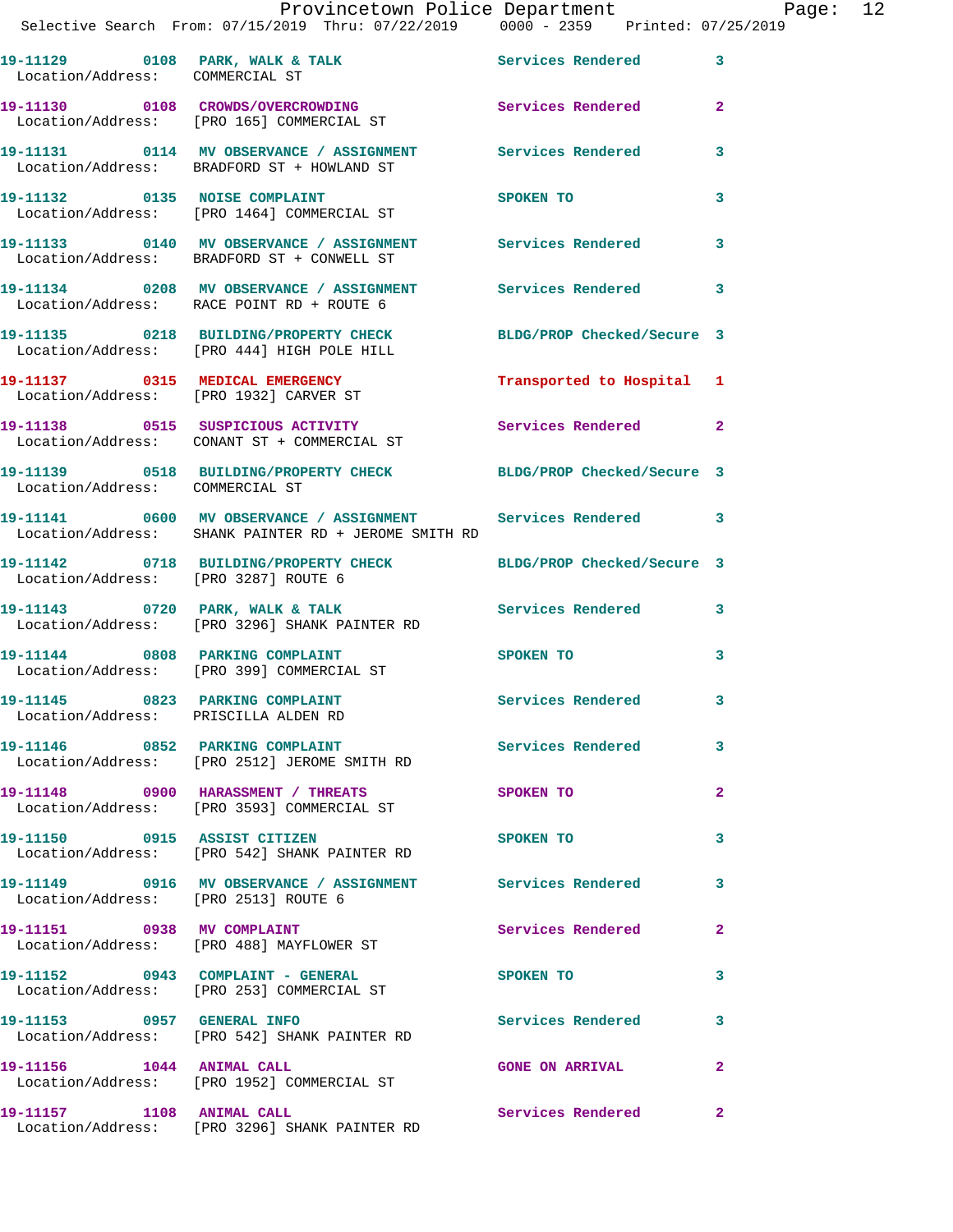Provincetown Police Department Fage: 13

19-11158 1126 HAZARDS Referred to Other Agency 2 Location/Address: [PRO 3242] COMMERCIAL ST **19-11159 1143 GENERAL INFO SPOKEN TO 3**  Location/Address: [PRO 3259] MACMILLAN WHARF **19-11160 1227 MV STOP VERBAL WARNING 3**  Location/Address: ROUTE 6 **19-11161 1245 MEDICAL EMERGENCY Transported to Hospital 1**  Location/Address: [PRO 350] COMMERCIAL ST **19-11163 1248 ANIMAL CALL GONE ON ARRIVAL 2**  Location/Address: [PRO 2493] BRADFORD ST **19-11164 1304 LOST PROPERTY Services Rendered 3**  Location/Address: [PRO 155] COMMERCIAL ST **19-11165 1311 ASSIST CITIZEN Services Rendered 3**  Location/Address: [PRO 542] SHANK PAINTER RD 19-11166 1322 PARK, WALK & TALK **Services Rendered** 3 Location/Address: [PRO 537] SHANK PAINTER RD **19-11167 1331 ANIMAL CALL SPOKEN TO 2**  Location/Address: [PRO 3296] SHANK PAINTER RD **19-11169 1405 MEDICAL EMERGENCY Transported to Hospital 1**  Location/Address: SNAIL RD **19-11171 1441 ANIMAL CALL GONE ON ARRIVAL 2**  Location/Address: [PRO 526] RYDER ST EXT **19-11172 1443 SERVE WARRANT Referred to Other Agency 3**  Location: NORTH SMITHFIELD, RI **19-11175 1519 HAZARDS Services Rendered 2**  Location/Address: [PRO 3242] COMMERCIAL ST **19-11176 1529 COMPLAINT - GENERAL SPOKEN TO 3**  Location/Address: [PRO 1236] COMMERCIAL ST **19-11178 1609 MEDICAL EMERGENCY Transported to Hospital 1**  Location/Address: [PRO 440] HARRY KEMP WAY 19-11177 1613 PARK, WALK & TALK **Services Rendered** 3 Location/Address: [PRO 105] COMMERCIAL ST **19-11179 1645 MV STOP VERBAL WARNING 3**  Location/Address: [PRO 3099] SHANK PAINTER RD **19-11180 1653 BUILDING/PROPERTY CHECK Services Rendered 3**  Location/Address: [PRO 2490] PROVINCELANDS RD **19-11181 1658 MV STOP VERBAL WARNING 3**  Location/Address: [PRO 539] SHANK PAINTER RD **19-11182 1713 BUILDING/PROPERTY CHECK Services Rendered 3**  Location/Address: [PRO 2494] BRADFORD ST **19-11183 1729 MV STOP VERBAL WARNING 3**  Location/Address: BRADFORD ST + STANDISH ST **19-11187 1815 PARKING COMPLAINT SPOKEN TO 3**  Location/Address: [PRO 116] COMMERCIAL ST **19-11188 1824 MV STOP VERBAL WARNING 3**  Location/Address: [PRO 146] COMMERCIAL ST **19-11189 1836 ANIMAL CALL GONE ON ARRIVAL 2**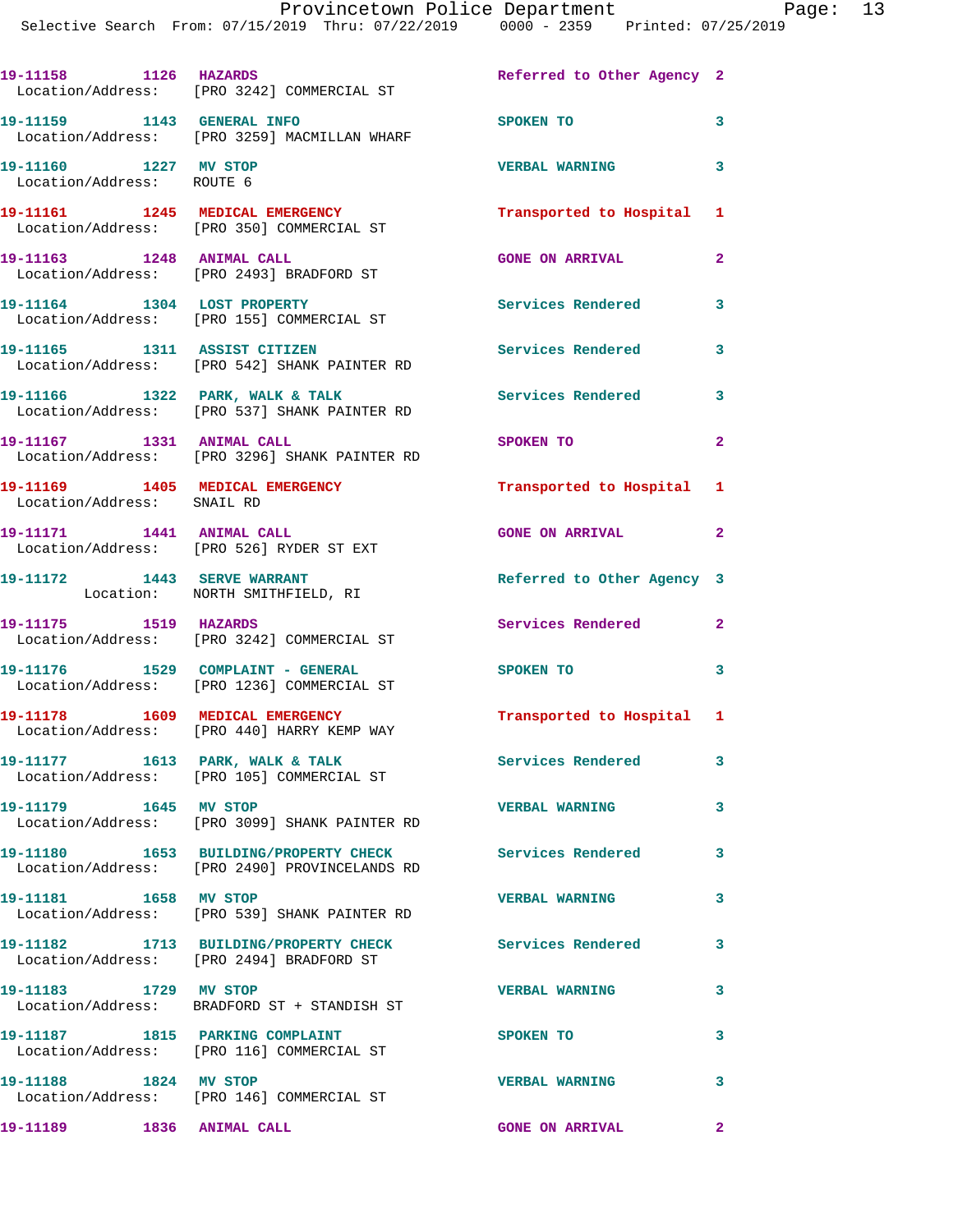|                                       | Provincetown Police Department Page: 14<br>Selective Search From: 07/15/2019 Thru: 07/22/2019   0000 - 2359   Printed: 07/25/2019 |                           |                |  |
|---------------------------------------|-----------------------------------------------------------------------------------------------------------------------------------|---------------------------|----------------|--|
| Location/Address: HANCOCK ST          |                                                                                                                                   |                           |                |  |
|                                       | 19-11191 1843 MEDICAL EMERGENCY<br>Location/Address: [PRO 1507] BRADFORD ST                                                       | PATIENT REFUSAL 1         |                |  |
|                                       | 19-11192 1852 ANIMAL CALL<br>Location/Address: [PRO 3296] SHANK PAINTER RD                                                        | Unfounded                 | $\overline{2}$ |  |
| Location/Address: [PRO 625] DEWEY AVE | 19-11194 1907 LARCENY / FORGERY / FRAUD Services Rendered 2                                                                       |                           |                |  |
|                                       | 19-11195 1935 MV DISABLED<br>Location/Address: [PRO 33] BRADFORD ST                                                               | Vehicle Towed             | $\mathbf{2}$   |  |
| 19-11198 2011 MV STOP                 | Location/Address: [PRO 2521] ROUTE 6                                                                                              | VERBAL WARNING 3          |                |  |
|                                       | 19-11200 2013 LOST EYEGLASSES<br>Location/Address: [PRO 542] SHANK PAINTER RD                                                     | Services Rendered 3       |                |  |
| 19-11201 2014 MV STOP                 | Location: [TRU] PILGRIM LAKE O/B                                                                                                  | <b>VERBAL WARNING</b> 3   |                |  |
|                                       | 19-11199 2019 BUILDING/PROPERTY CHECK Services Rendered 3<br>Location/Address: [PRO 519] RACE POINT RD                            |                           |                |  |
| 19-11202 2022 MV STOP                 | Location/Address: [PRO 2521] ROUTE 6                                                                                              | <b>VERBAL WARNING</b>     | $\mathbf{3}$   |  |
|                                       | 19-11203 2039 MEDICAL EMERGENCY<br>Location/Address: [PRO 453] KILEY CT                                                           | Transported to Hospital 1 |                |  |
|                                       | 19-11204 2105 BARRICADE IN EFFECT Services Rendered 3<br>Location/Address: RYDER ST + COMMERCIAL ST                               |                           |                |  |
|                                       | 19-11205 2120 NOISE COMPLAINT<br>Location/Address: [PRO 3237] COMMERCIAL ST                                                       | Services Rendered 3       |                |  |
|                                       | 19-11206 2151 COMPLAINT - GENERAL Services Rendered 3<br>Location/Address: [PRO 3365] HARBOUR DR                                  |                           |                |  |
| 19-11207 2156 MV STOP                 | Location: [PRO 3431] LOPES SQUARE                                                                                                 | <b>VERBAL WARNING</b> 3   |                |  |
|                                       | 19-11208 2211 MEDICAL EMERGENCY<br>Location/Address: [PRO 106] COMMERCIAL ST                                                      | Services Rendered 1       |                |  |
| 19-11209 2217 MV STOP                 | Location/Address: [PRO 399] COMMERCIAL ST                                                                                         | VERBAL WARNING 3          |                |  |
|                                       | 19-11211 2228 BUILDING/PROPERTY CHECK BLDG/PROP Checked/Secure 3<br>Location/Address: [PRO 519] RACE POINT RD                     |                           |                |  |
|                                       | 19-11212 2236 BUILDING/PROPERTY CHECK BLDG/PROP Checked/Secure 3<br>Location/Address: [PRO 444] HIGH POLE HILL                    |                           |                |  |
|                                       | 19-11213 2236 BY-LAW VIOLATION<br>Location/Address: [PRO 2702] COMMERCIAL ST                                                      | SPOKEN TO                 | $\mathbf{2}$   |  |
|                                       | 19-11215 2343 LOST IPHONE<br>Location/Address: [PRO 105] COMMERCIAL ST                                                            | Services Rendered 3       |                |  |
| For Date: $07/20/2019$ - Saturday     |                                                                                                                                   |                           |                |  |
| Location/Address: ROUTE 6 + SNAIL RD  | 19-11217 0006 MV OBSERVANCE / ASSIGNMENT Services Rendered                                                                        |                           | 3              |  |
| 19-11218 0008 BAR CHECK               | Location/Address: [PRO 484] MASONIC PL                                                                                            | Services Rendered 3       |                |  |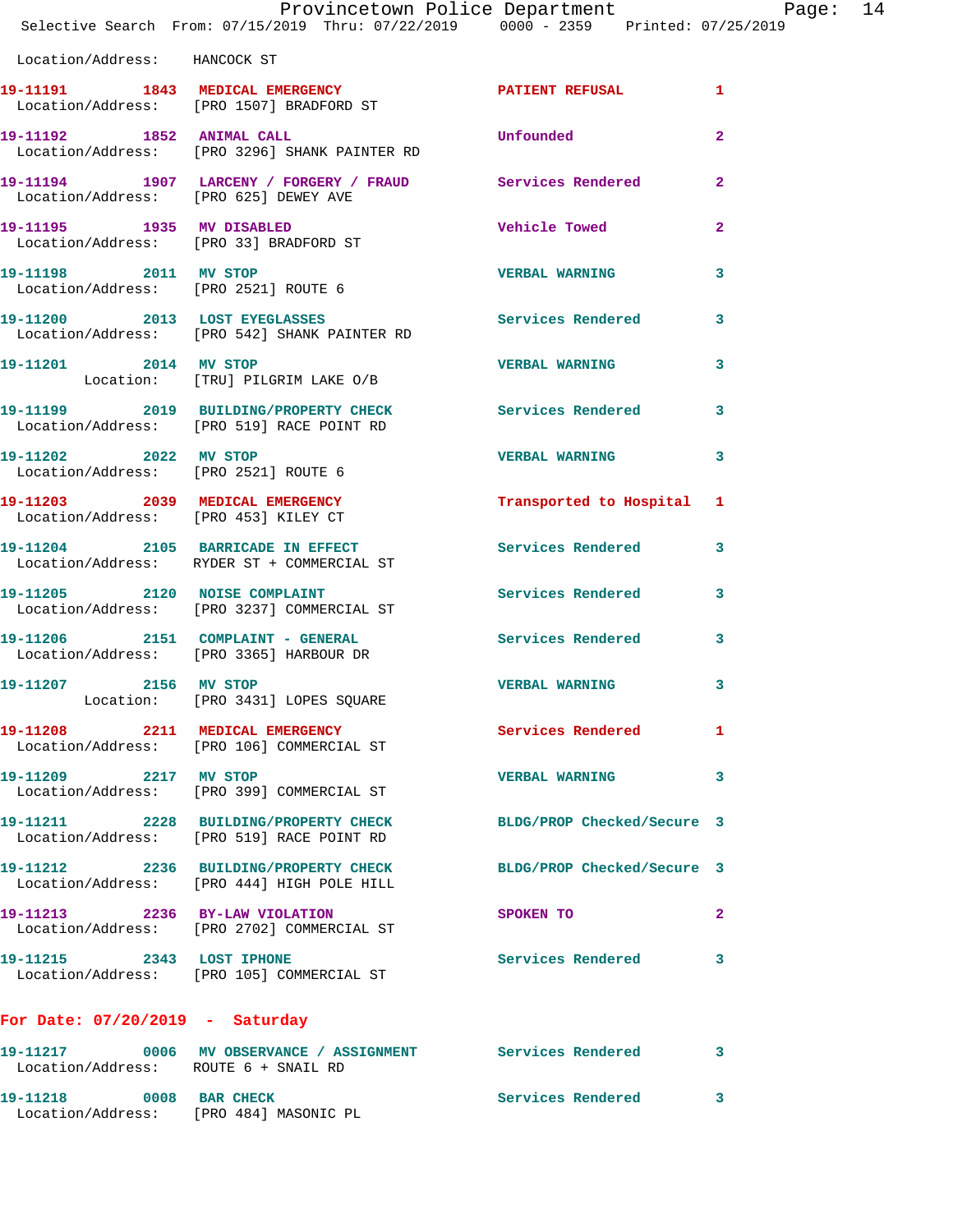| 19-11219 0010 MV STOP<br>Location/Address: [PRO 2521] ROUTE 6  |                                                                                                             | <b>VERBAL WARNING</b>      | 3                          |
|----------------------------------------------------------------|-------------------------------------------------------------------------------------------------------------|----------------------------|----------------------------|
|                                                                | 19-11220 0024 MEDICAL EMERGENCY<br>Location/Address: [PRO 399] COMMERCIAL ST                                | <b>GONE ON ARRIVAL</b>     | $\mathbf{1}$               |
| 19-11221 0026 MV STOP<br>Location/Address: [PRO 2513] ROUTE 6  |                                                                                                             | No Action Required         | 3                          |
| 19-11222 0035 MV STOP<br>Location/Address: [PRO 2513] ROUTE 6  |                                                                                                             | <b>VERBAL WARNING</b>      | 3                          |
| 19-11223 0038 BAR CHECK                                        | Location/Address: [PRO 399] COMMERCIAL ST                                                                   | <b>Services Rendered</b>   | 3                          |
|                                                                | 19-11224 0042 BUILDING/PROPERTY CHECK<br>Location/Address: [PRO 1638] COMMERCIAL ST                         | <b>Services Rendered</b>   | 3                          |
| 19-11225 0047 MV STOP                                          | Location: [PRO 3431] LOPES SQUARE                                                                           | <b>VERBAL WARNING</b>      | 3                          |
|                                                                | 19-11226 0052 MV OBSERVANCE / ASSIGNMENT Services Rendered<br>Location/Address: SHANK PAINTER RD + COURT ST |                            | 3                          |
|                                                                | 19-11227 0106 BARRICADE IN EFFECT<br>Location/Address: CARVER ST + COMMERCIAL ST                            | <b>Services Rendered</b>   | 3                          |
|                                                                | 19-11228 0320 BUILDING/PROPERTY CHECK<br>Location/Address: [PRO 3318] CEMETERY RD                           | Services Rendered          | 3                          |
|                                                                | 19-11229 0324 BUILDING/PROPERTY CHECK<br>Location/Address: [PRO 3317] CEMETERY RD                           | Services Rendered          | 3                          |
|                                                                | 19-11230 0329 BUILDING/PROPERTY CHECK<br>Location/Address: [PRO 530] SHANK PAINTER RD                       | BLDG/PROP Checked/Secure 3 |                            |
|                                                                | 19-11231 0402 BUILDING/PROPERTY CHECK<br>Location/Address: [PRO 379] COMMERCIAL ST                          | BLDG/PROP Checked/Secure 3 |                            |
| 19-11232 0419 ALARM - GENERAL                                  | Location/Address: [PRO 516] RACE POINT RD                                                                   | False Alarm                | $\mathbf{1}$               |
|                                                                | 19-11233 0501 GENERAL INFO<br>Location/Address: [PRO 542] SHANK PAINTER RD                                  | Services Rendered 3        |                            |
| Location/Address: [PRO 521] ROUTE 6                            | 19-11234 0535 MV OBSERVANCE / ASSIGNMENT                                                                    | <b>Services Rendered</b>   |                            |
|                                                                | 19-11236 0557 SERVICE CALL - POLICE<br>Location/Address: [PRO 516] RACE POINT RD                            | Services Rendered          | $\overline{\phantom{a}}$ 3 |
| 19-11237 0730 PARKING COMPLAINT                                | Location/Address: [PRO 3456] RYDER ST EXT                                                                   | <b>Services Rendered</b>   | 3                          |
|                                                                | 19-11238 0746 BUILDING/PROPERTY CHECK<br>Location/Address: [PRO 2977] COMMERCIAL ST                         | Services Rendered          | 3                          |
| 19-11241 0939 ANIMAL CALL<br>Location/Address: COMMERCIAL ST   |                                                                                                             | Services Rendered          | $\mathbf{2}$               |
|                                                                | 19-11242 0950 BUILDING/PROPERTY CHECK<br>Location/Address: [PRO 519] RACE POINT RD                          | Services Rendered          | 3                          |
| 19-11243 1004 LOST PROPERTY<br>Location/Address: COMMERCIAL ST |                                                                                                             | Services Rendered          | 3                          |
| 19-11244 1014 ANIMAL CALL                                      | Location/Address: [PRO 2645] SHANK PAINTER RD                                                               | Services Rendered          | $\mathbf{2}$               |
| 19-11245    1024    BIKE - GENERAL                             | Location/Address: [PRO 1496] ALLERTON ST                                                                    | Services Rendered          | $\mathbf{2}$               |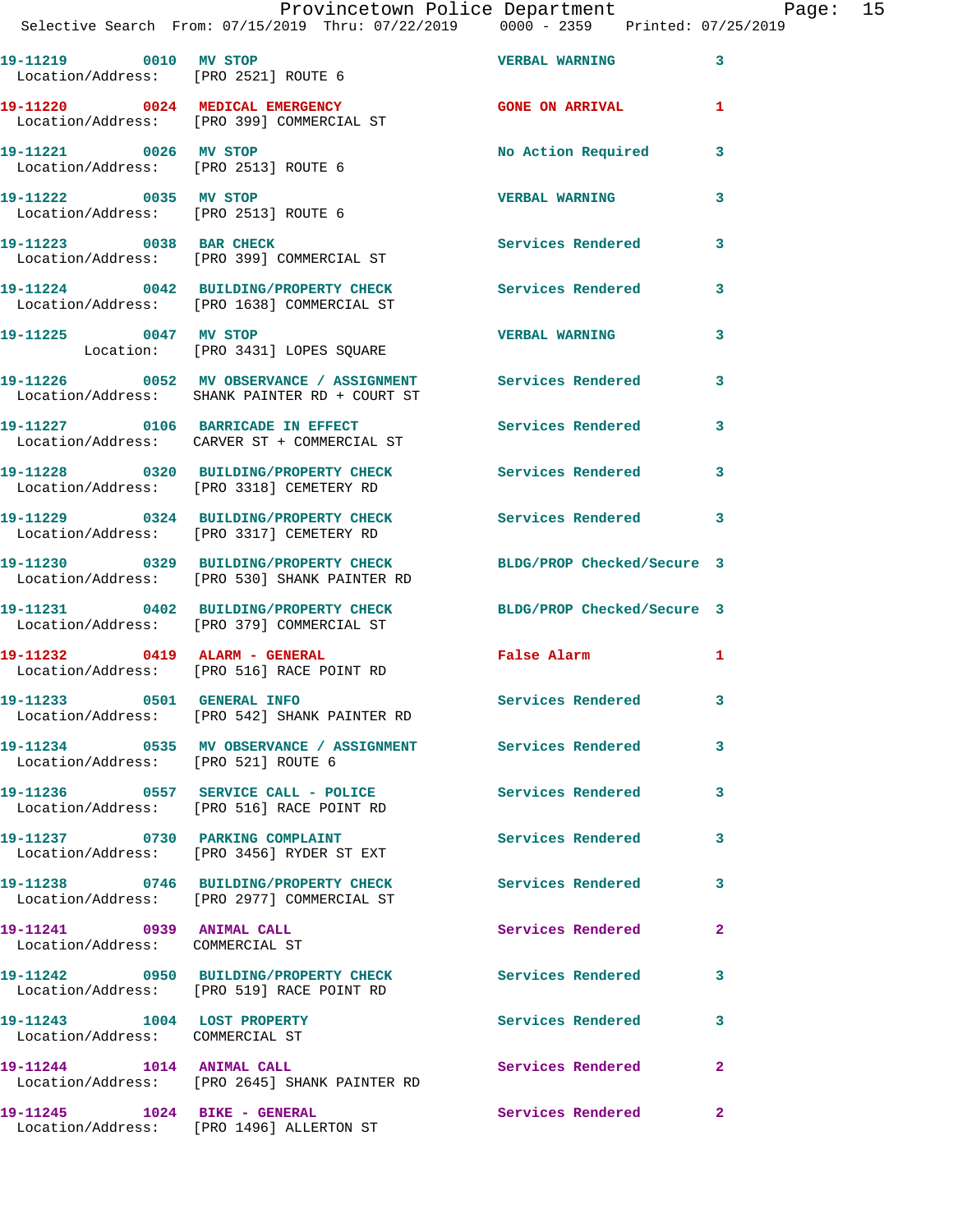Provincetown Police Department Page: 16 Selective Search From:

|                             |  | Provincetown Police Department |             |  |                     | Pa |
|-----------------------------|--|--------------------------------|-------------|--|---------------------|----|
| 07/15/2019 Thru: 07/22/2019 |  |                                | 0000 - 2359 |  | Printed: 07/25/2019 |    |
|                             |  |                                |             |  |                     |    |
|                             |  |                                |             |  |                     |    |

| 19-11246 1025 LOST PROPERTY<br>Location: AHOUSE                      |                                                                                                             | Services Rendered 3        |                         |
|----------------------------------------------------------------------|-------------------------------------------------------------------------------------------------------------|----------------------------|-------------------------|
| 19-11248 1113 911 - GENERAL<br>Location/Address: COMMERCIAL ST       |                                                                                                             | Services Rendered 1        |                         |
| 19-11249 1132 FIRE - OTHER                                           | Location/Address: [PRO 228] COMMERCIAL ST                                                                   | Referred to Other Agency 1 |                         |
|                                                                      | 19-11250 1147 LARCENY / FORGERY / FRAUD Services Rendered 2<br>Location/Address: [PRO 539] SHANK PAINTER RD |                            |                         |
|                                                                      | 19-11251 1153 TRAFFIC CONTROL<br>Location/Address: CONANT ST + COMMERCIAL ST                                | <b>SPOKEN TO</b>           | 3                       |
|                                                                      | 19-11252 1219 ALARM - FIRE<br>Location/Address: [PRO 1271] ALDEN ST                                         | SPOKEN TO                  | 1                       |
|                                                                      | 19-11253 1254 LARCENY / FORGERY / FRAUD SPOKEN TO<br>Location/Address: [PRO 1289] BRADFORD ST               |                            | $\mathbf{2}$            |
|                                                                      | 19-11254 1258 LOST PROPERTY<br>Location/Address: [PRO 146] COMMERCIAL ST                                    | Services Rendered 3        |                         |
| 19-11255 1334 ALARM - GENERAL                                        | Location/Address: [PRO 118] COMMERCIAL ST                                                                   | SPOKEN TO                  | 1                       |
|                                                                      | 19-11256 1338 MEDICAL EMERGENCY<br>Location/Address: [PRO 106] COMMERCIAL ST                                | PATIENT REFUSAL            | 1                       |
| 19-11257 1357 LOST PROPERTY                                          | Location/Address: [PRO 542] SHANK PAINTER RD                                                                | Services Rendered 3        |                         |
| 19-11258 1414 FOLLOW UP                                              | Location/Address: [PRO 30] BRADFORD ST                                                                      | <b>FOLLOW UP</b>           | $\mathbf{2}$            |
|                                                                      | 19-11260 1422 HARASSMENT / THREATS<br>Location/Address: [PRO 3448] BRADFORD ST                              | SPOKEN TO                  | $\mathbf{2}$            |
|                                                                      | 19-11259 1423 ASSIST CITIZEN<br>Location/Address: [PRO 106] COMMERCIAL ST                                   | No Action Required 3       |                         |
|                                                                      | 19-11261  1427 MEDICAL EMERGENCY<br>Location/Address: [PRO 395] COMMERCIAL ST                               | Transported to Hospital 1  |                         |
| 19-11262 1431 MV COLLISION<br>Refer To Accident: 19-51-AC            | Location/Address: ROUTE 6 + SHANK PAINTER RD                                                                | Services Rendered          | $\mathbf{1}$            |
|                                                                      | 19-11263 1432 MEDICAL EMERGENCY<br>Location/Address: ROUTE 6 + SHANK PAINTER RD                             | PATIENT REFUSAL 1          |                         |
|                                                                      | 19-11264 1441 LARCENY / FORGERY / FRAUD Could Not Locate<br>Location/Address: [PRO 523] COMMERCIAL ST       | $\sim$ 2                   |                         |
|                                                                      | 19-11265 1500 MEDICAL EMERGENCY<br>Location/Address: [PRO 1892] SHANK PAINTER RD                            | Transported to Hospital 1  |                         |
|                                                                      | 19-11266 1524 MEDICAL EMERGENCY<br>Location/Address: [PRO 2543] MACMILLAN WHARF                             | <b>PATIENT REFUSAL</b>     | $\mathbf{1}$            |
|                                                                      | 19-11267  1600 SUSPICIOUS ACTIVITY<br>Location/Address: [PRO 3276] COMMERCIAL ST                            | Services Rendered 2        |                         |
| Location/Address: [PRO 3440] ROUTE 6                                 | 19-11268 1606 MV OBSERVANCE / ASSIGNMENT VERBAL WARNING                                                     |                            | $\overline{\mathbf{3}}$ |
| 19-11269    1609    911 - GENERAL<br>Location/Address: COMMERCIAL ST |                                                                                                             | SPOKEN TO                  | 1                       |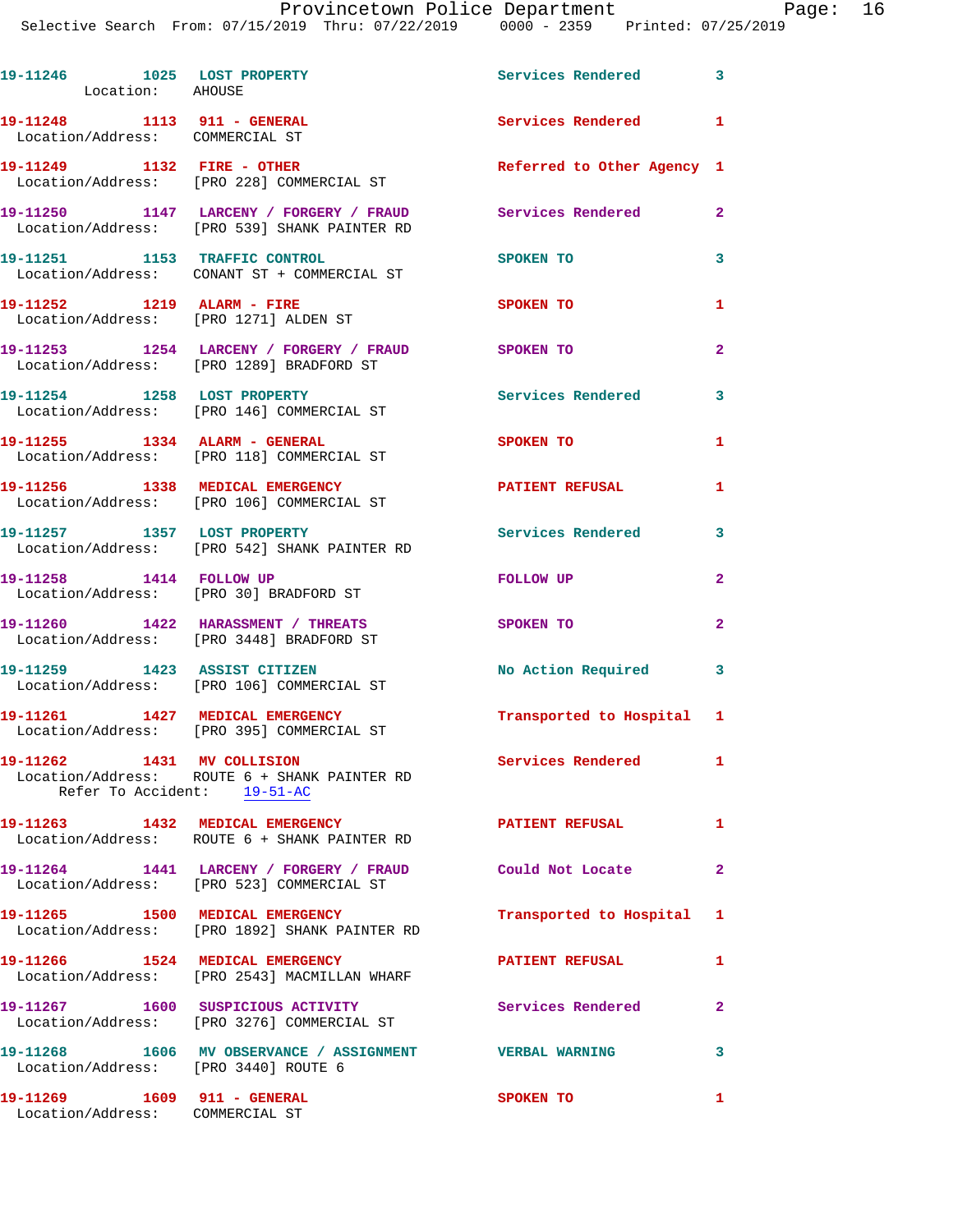|                                                                                                                 | Provincetown Police Department Page: 17<br>Selective Search From: $07/15/2019$ Thru: $07/22/2019$ 0000 - 2359 Printed: $07/25/2019$ |                            |              |
|-----------------------------------------------------------------------------------------------------------------|-------------------------------------------------------------------------------------------------------------------------------------|----------------------------|--------------|
| Location/Address: [PRO 521] ROUTE 6                                                                             | 19-11270 1624 MV STOP 1688 VERBAL WARNING 3                                                                                         |                            |              |
| Location/Address: PROVINCELANDS RD                                                                              | 19-11271 1629 MEDICAL EMERGENCY PATIENT REFUSAL                                                                                     |                            | $\mathbf{1}$ |
|                                                                                                                 | 19-11272 1640 MEDICAL EMERGENCY<br>Location/Address: [PRO 744] BRADFORD ST                                                          | PATIENT REFUSAL            | 1            |
|                                                                                                                 | 19-11273   1642   MEDICAL EMERGENCY   PATIENT REFUSAL Location/Address: [PRO 2543] MACMILLAN WHARF                                  |                            | 1            |
| 19-11274 1651 MV HIT & RUN<br>Location: PRINCE ST LOT<br>Location: PRINCE ST LOT<br>Refer To Accident: 19-52-AC |                                                                                                                                     | SPOKEN TO                  | $\mathbf{2}$ |
|                                                                                                                 | 19-11275 1706 MV STOP<br>Location/Address: [PRO 2645] SHANK PAINTER RD                                                              | <b>VERBAL WARNING</b>      | 3            |
|                                                                                                                 | 19-11276 1740 PARK, WALK & TALK Services Rendered 3<br>Location/Address: [PRO 105] COMMERCIAL ST                                    |                            |              |
|                                                                                                                 | 19-11277 1749 MEDICAL EMERGENCY<br>Location/Address: [PRO 2832] COMMERCIAL ST                                                       | Transported to Hospital 1  |              |
|                                                                                                                 | 19-11278 1802 MEDICAL EMERGENCY 1 PATIENT REFUSAL 1<br>Location/Address: [PRO 1638] COMMERCIAL ST                                   |                            |              |
|                                                                                                                 | 19-11279 1810 MEDICAL EMERGENCY<br>Location/Address: [PRO 312] COMMERCIAL ST                                                        | Transported to Hospital 1  |              |
| Location/Address: ROUTE 6 + SNAIL RD                                                                            | 19-11280 1823 MV COMPLAINT                                                                                                          | Could Not Locate           | $\mathbf{2}$ |
|                                                                                                                 | 19-11281             1927   BAR CHECK<br>Location/Address:     [PRO 3837] COMMERCIAL ST                                             | Services Rendered 3        |              |
| Location/Address: BRADFORD ST                                                                                   | 19-11282 2012 MV OBSERVANCE / ASSIGNMENT No Action Required 3                                                                       |                            |              |
|                                                                                                                 | 19-11283 2013 BARRICADE IN EFFECT Services Rendered<br>Location/Address: RYDER ST + COMMERCIAL ST                                   |                            | 3            |
|                                                                                                                 | 19-11284 2019 LOST PROPERTY<br>Location/Address: [PRO 208] COMMERCIAL ST                                                            | Services Rendered          | 3            |
|                                                                                                                 | 19-11286 2023 MV STOP<br>Location/Address: [PRO 4082] GOSNOLD ST                                                                    | <b>Vehicle Towed</b>       | 3            |
|                                                                                                                 | 19-11287 2032 MEDICAL EMERGENCY<br>Location/Address: [PRO 1892] SHANK PAINTER RD                                                    | Transported to Hospital 1  |              |
| Location/Address: ROUTE 6 + SNAIL RD                                                                            | 19-11289 2208 MV COMPLAINT                                                                                                          | Referred to Other Agency 2 |              |
|                                                                                                                 | 19-11290 2234 NOISE COMPLAINT<br>Location/Address: JOHNSON ST + COMMERCIAL ST                                                       | Unfounded                  | 3            |
| 19-11291 2245 SHOPLIFTING                                                                                       | Location/Address: [PRO 230] COMMERCIAL ST                                                                                           | Services Rendered          | 3            |
|                                                                                                                 | 19-11292 2302 MEDICAL EMERGENCY<br>Location/Address: [PRO 442] HARRY KEMP WAY                                                       | Services Rendered          | 1            |
| 19-11294 2337 911 - GENERAL                                                                                     | Location/Address: [PRO 3701] BRADFORD ST EXT                                                                                        | Services Rendered          | $\mathbf{1}$ |
|                                                                                                                 | 19-11295 2359 PARK, WALK & TALK<br>Location/Address: [PRO 527] RYDER ST EXT                                                         | <b>Services Rendered</b>   | 3            |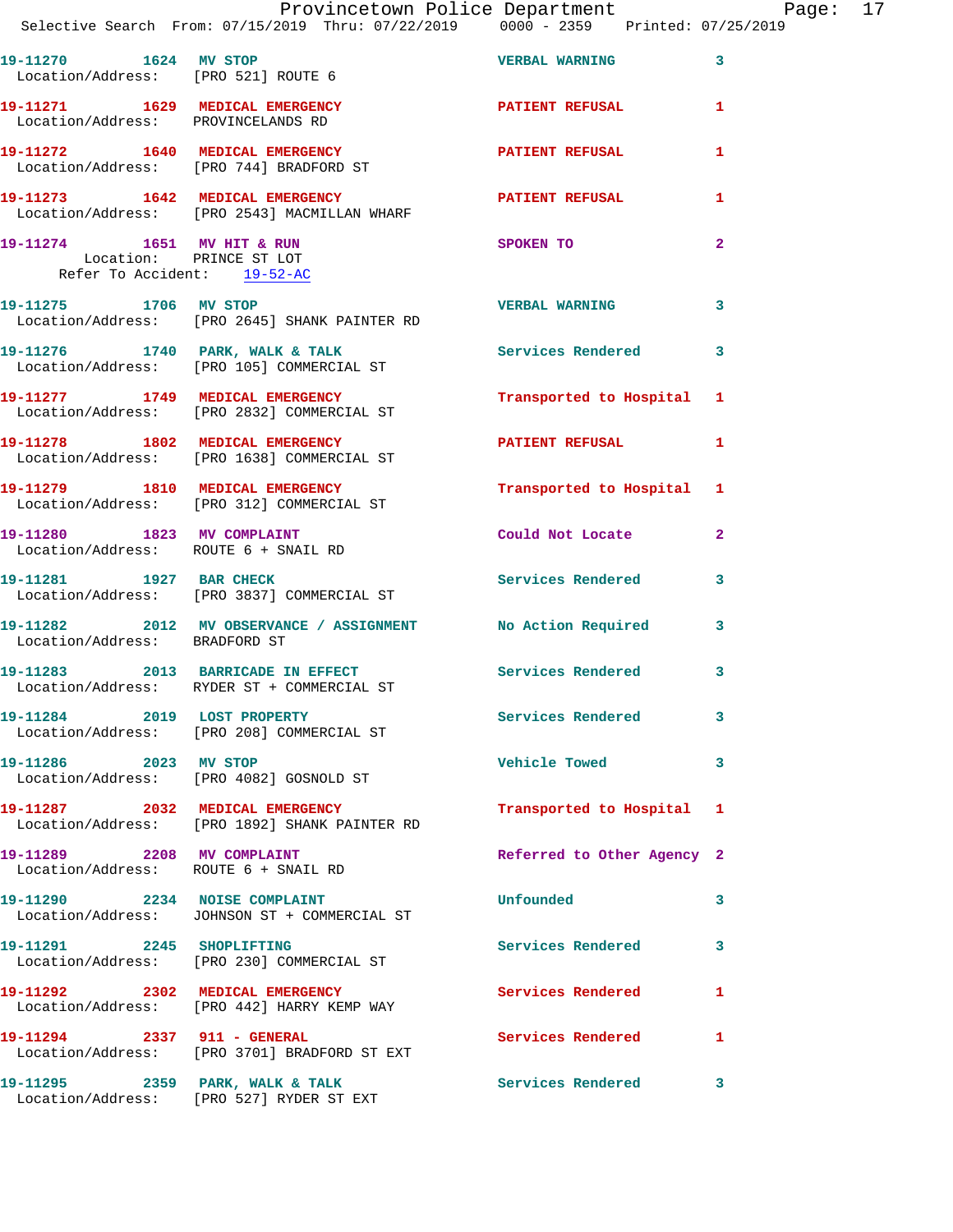|                                                                | Provincetown Police Department<br>Selective Search From: 07/15/2019 Thru: 07/22/2019 0000 - 2359 Printed: 07/25/2019 |                            |              |
|----------------------------------------------------------------|----------------------------------------------------------------------------------------------------------------------|----------------------------|--------------|
| For Date: $07/21/2019$ - Sunday                                |                                                                                                                      |                            |              |
|                                                                | 19-11296 0009 MV STOP<br>Location/Address: [PRO 2521] ROUTE 6                                                        | <b>VERBAL WARNING 3</b>    |              |
|                                                                | 19-11297 0011 BAR CHECK<br>Location/Address: [PRO 399] COMMERCIAL ST                                                 | BLDG/PROP Checked/Secure 3 |              |
|                                                                | 19-11299 0022 BUILDING/PROPERTY CHECK BLDG/PROP Checked/Secure 3<br>Location/Address: [PRO 433] RYDER ST EXT         |                            |              |
| 19-11301 0038 MV STOP                                          | Location/Address: [PRO 2519] ROUTE 6                                                                                 | <b>VERBAL WARNING 3</b>    |              |
|                                                                | 19-11300 0040 MV OBSERVANCE / ASSIGNMENT Services Rendered 3<br>Location/Address: [PRO 3670] SHANK PAINTER RD        |                            |              |
| Location/Address: CARVER ST                                    | 19-11303 0111 TRAFFIC CONTROL Services Rendered 3                                                                    |                            |              |
|                                                                | 19-11304 0148 BUILDING/PROPERTY CHECK BLDG/PROP Checked/Secure 3<br>Location/Address: [PRO 186] COMMERCIAL ST        |                            |              |
|                                                                | 19-11305 0155 BUILDING/PROPERTY CHECK BLDG/PROP Checked/Secure 3<br>Location/Address: [PRO 1638] COMMERCIAL ST       |                            |              |
|                                                                | 19-11306 0203 MV OBSERVANCE / ASSIGNMENT Services Rendered 3<br>Location/Address: [PRO 1886] BRADFORD ST             |                            |              |
|                                                                | 19-11307 0339 ALARM - GENERAL<br>Location/Address: [PRO 516] RACE POINT RD                                           | False Alarm                | $\mathbf{1}$ |
|                                                                | 19-11309 0412 BUILDING/PROPERTY CHECK BLDG/PROP Checked/Secure 3<br>Location/Address: [PRO 530] SHANK PAINTER RD     |                            |              |
|                                                                | 19-11310 0426 GENERAL INFO<br>Location/Address: [PRO 542] SHANK PAINTER RD                                           | Services Rendered 3        |              |
|                                                                | 19-11311 0510 BUILDING/PROPERTY CHECK Services Rendered 3<br>Location/Address: [PRO 2898] JEROME SMITH RD            |                            |              |
|                                                                | 19-11312 0530 BUILDING/PROPERTY CHECK Services Rendered 3<br>Location/Address: [PRO 526] RYDER ST EXT                |                            |              |
|                                                                | 19-11313 0545 ASSIST DEPARTMENT / MUTUAL AID Services Rendered 3<br>Location/Address: [PRO 2474] BRADFORD ST         |                            |              |
|                                                                | 19-11314 0603 NOISE COMPLAINT SPOKEN TO 3<br>Location/Address: [PRO 2384] THISTLEMORE RD                             |                            |              |
|                                                                |                                                                                                                      | Citation / Warning Issue 3 |              |
|                                                                | 19-11316 0711 SERVICE CALL - POLICE 3 Services Rendered 3<br>Location/Address: [PRO 516] RACE POINT RD               |                            |              |
| 19-11317 0720 HAZARDS<br>Location/Address: PEARL ST            |                                                                                                                      | Removed Hazard             | $\mathbf{2}$ |
| 19-11319 0852 LOST PROPERTY<br>Location/Address: COMMERCIAL ST |                                                                                                                      | Services Rendered 3        |              |
|                                                                | 19-11320 0859 MEDICAL EMERGENCY<br>Location/Address: [PRO 106] COMMERCIAL ST                                         | PATIENT REFUSAL 1          |              |
|                                                                | 19-11321 0920 LARCENY / FORGERY / FRAUD Services Rendered 2<br>Location/Address: [PRO 542] SHANK PAINTER RD          |                            |              |
| 19-11322 0947 MV COLLISION                                     | Location/Address: [PRO 3296] SHANK PAINTER RD                                                                        | <b>SPOKEN TO</b>           | $\mathbf{1}$ |

Refer To Accident: 19-53-AC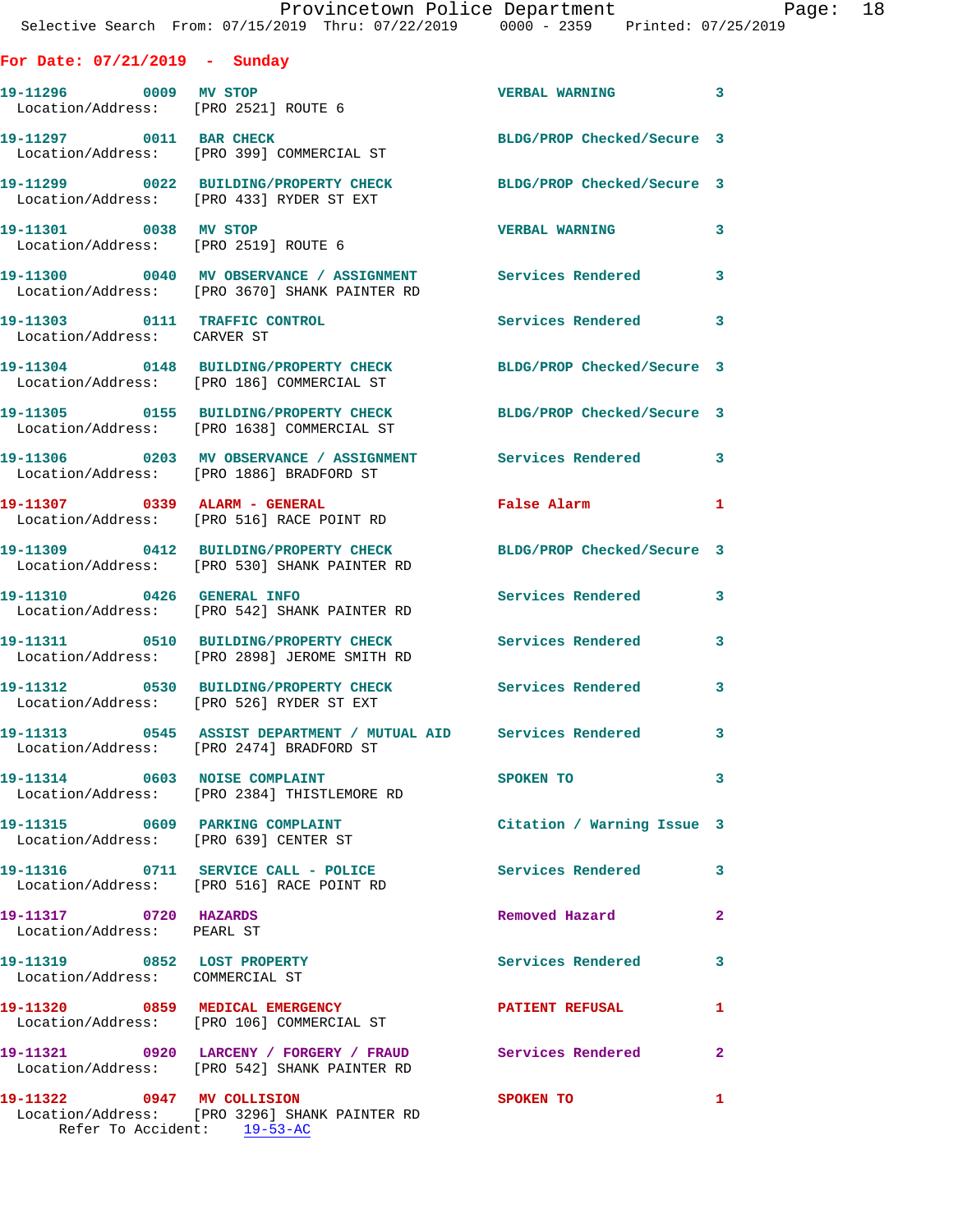|                                                                 | 19-11323 1017 MEDICAL EMERGENCY<br>Location/Address: [PRO 357] COMMERCIAL ST                     | Transported to Hospital 1 |                |              |
|-----------------------------------------------------------------|--------------------------------------------------------------------------------------------------|---------------------------|----------------|--------------|
| 19-11324 1028 ANIMAL CALL                                       | Location/Address: [PRO 539] SHANK PAINTER RD                                                     | <b>GONE ON ARRIVAL</b>    | $\overline{2}$ |              |
|                                                                 | 19-11325 1043 SUSPICIOUS ACTIVITY<br>Location/Address: [PRO 516] RACE POINT RD                   | SPOKEN TO                 | $\overline{a}$ |              |
| 19-11326 1059 ANIMAL CALL                                       | Location/Address: [PRO 440] HARRY KEMP WAY                                                       | Services Rendered         | $\overline{a}$ |              |
| 19-11327 1110 ANIMAL CALL                                       | Location/Address: [PRO 4136] BRADFORD ST                                                         | SPOKEN TO                 | $\overline{2}$ |              |
| 19-11328 1119 ANIMAL CALL<br>Location/Address: [PRO 2] ALDEN ST |                                                                                                  | Services Rendered         | $\mathbf{2}$   |              |
| 19-11329 1146 LOST PROPERTY<br>Location/Address: COMMERCIAL ST  |                                                                                                  | Services Rendered         | 3              |              |
|                                                                 | 19-11330 1151 BIKE - ACCIDENT<br>Location/Address: [PRO 105] COMMERCIAL ST                       | Transported to Hospital   | 1              |              |
|                                                                 | 19-11331 1359 LOST PROPERTY<br>Location/Address: [PRO 542] SHANK PAINTER RD                      | Services Rendered         | 3              |              |
|                                                                 | 19-11332 1536 GENERAL INFO<br>Location/Address: [PRO 1088] PROVINCE RD                           | No Action Required        | 3              |              |
|                                                                 | 19-11334 1550 ASSIST CITIZEN<br>Location/Address: [PRO 859] COMMERCIAL ST                        | <b>No Action Required</b> | 3              |              |
|                                                                 | 19-11335 1555 MEDICAL EMERGENCY<br>Location/Address: [PRO 312] COMMERCIAL ST                     | PATIENT REFUSAL           | 1              |              |
| Location/Address: COMMERCIAL ST                                 | 19-11336 1626 BUILDING/PROPERTY CHECK BLDG/PROP Checked/Secure 3                                 |                           |                |              |
| 19-11337 1629 MV STOP                                           | Location/Address: [PRO 3259] MACMILLAN WHARF                                                     | <b>VERBAL WARNING</b>     | 3              |              |
|                                                                 | 19-11338    1634    BIKE - ACCIDENT<br>Location/Address: [PRO 597] COMMERCIAL ST                 | Transported to Hospital 1 |                |              |
|                                                                 | 19-11340 1704 MV OBSERVANCE / ASSIGNMENT<br>Location/Address: SHANK PAINTER RD + JEROME SMITH RD | No Action Required        | 3              |              |
|                                                                 | 19-11341 1707 MEDICAL EMERGENCY<br>Location/Address: [PRO 440] HARRY KEMP WAY                    | PATIENT REFUSAL           | 1              |              |
|                                                                 | 19-11343 1720 LOST PROPERTY<br>Location: [PRO 3431] LOPES SQUARE                                 | <b>Services Rendered</b>  | 3              |              |
|                                                                 | 19-11344 1812 BIKE - ACCIDENT<br>Location/Address: BRADFORD ST + SHANK PAINTER RD                | PATIENT REFUSAL           | 1              |              |
|                                                                 | 19-11345 1910 PARKING COMPLAINT<br>Location/Address: [PRO 105] COMMERCIAL ST                     | No Action Required        | 3              |              |
| 19-11346 1923 BAR CHECK                                         | Location/Address: [PRO 2204] COMMERCIAL ST                                                       | <b>Services Rendered</b>  | 3              |              |
|                                                                 | Location/Address: [PRO 182] COMMERCIAL ST                                                        | <b>False Alarm</b>        | 1              |              |
|                                                                 | 19-11348    1932    ALARM - GENERAL<br>Location/Address: [PRO 440] HARRY KEMP WAY                | False Alarm               | 1              |              |
| 19-11349 1934 MV STOP                                           |                                                                                                  | Arrest(s) Made            | 3 <sup>1</sup> | $\mathbf{1}$ |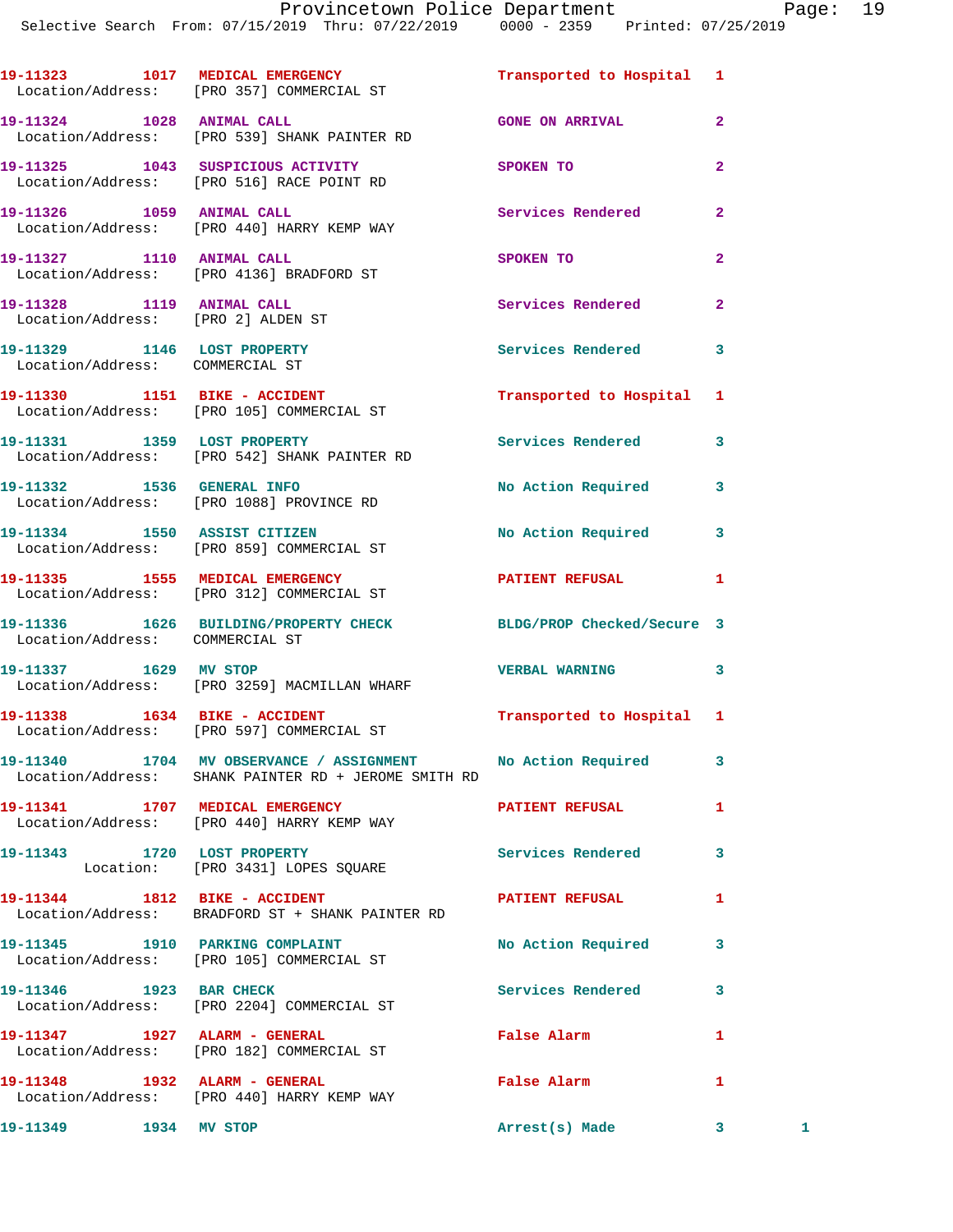|  | Provincetown Police Department                     | Page:                           | - 20 |
|--|----------------------------------------------------|---------------------------------|------|
|  | Selective Search From: 07/15/2019 Thru: 07/22/2019 | 0000 - 2359 Printed: 07/25/2019 |      |

Location/Address: [PRO 105] COMMERCIAL ST

Refer To Arrest: 19-121-AR

| 19-11351 2009 ALARM - FIRE<br>Location/Address: [PRO 658] MOZART AVE |                                                                                                                                                                            | <b>False Alarm</b>                        | $\mathbf{1}$   |
|----------------------------------------------------------------------|----------------------------------------------------------------------------------------------------------------------------------------------------------------------------|-------------------------------------------|----------------|
| 19-11352 2054 MV STOP                                                | Location/Address: [PRO 3456] RYDER ST EXT                                                                                                                                  | <b>VERBAL WARNING</b>                     | 3              |
| 19-11353 2111 MV STOP                                                | Location/Address: BRADFORD ST + CONWELL ST                                                                                                                                 | <b>VERBAL WARNING</b>                     | 3              |
|                                                                      | 19-11354 2143 MEDICAL EMERGENCY<br>Location/Address: [PRO 396] COMMERCIAL ST                                                                                               | Transported to Hospital 1                 |                |
|                                                                      | 19-11355 2203 LOST PROPERTY<br>Location/Address: [PRO 542] SHANK PAINTER RD                                                                                                | Services Rendered 3                       |                |
| 19-11356 2218 MV COMPLAINT<br>Location/Address: ROUTE 6              |                                                                                                                                                                            | SPOKEN TO                                 | $\overline{2}$ |
|                                                                      | 19-11357 2231 BUILDING/PROPERTY CHECK BLDG/PROP Checked/Secure 3<br>Location/Address: [PRO 1638] COMMERCIAL ST                                                             |                                           |                |
| 19-11358 2317 MV STOP<br>Location/Address: RYDER ST                  |                                                                                                                                                                            | <b>VERBAL WARNING</b>                     | 3              |
| 19-11359 2323 MV COLLISION<br>Location/Address: RYDER ST             |                                                                                                                                                                            | Services Rendered                         | $\mathbf{1}$   |
|                                                                      | 19-11360 2343 BUILDING/PROPERTY CHECK<br>Location/Address: [PRO 3259] MACMILLAN WHARF                                                                                      | <b>Services Rendered</b>                  | $\mathbf{3}$   |
|                                                                      | 19-11361 2348 PARK, WALK & TALK<br>Location: [PRO 3431] LOPES SQUARE                                                                                                       | Services Rendered                         | 3              |
|                                                                      | 19-11362 2350 BUILDING/PROPERTY CHECK<br>Location/Address: [PRO 4084] COMMERCIAL ST                                                                                        | BLDG/PROP Checked/Secure 3                |                |
| 19-11363 2359 BAR CHECK                                              | Location/Address: [PRO 3276] COMMERCIAL ST                                                                                                                                 | Services Rendered 3                       |                |
| For Date: $07/22/2019$ - Monday                                      |                                                                                                                                                                            |                                           |                |
| Location/Address: ROUTE 6 + SNAIL RD                                 | 19-11364 0019 MV OBSERVANCE / ASSIGNMENT Services Rendered 3                                                                                                               |                                           |                |
|                                                                      | Location/Address: [PRO 3870] COMMERCIAL ST                                                                                                                                 |                                           |                |
| Location/Address: ROUTE 6 + SNAIL RD                                 | 19-11368 0104 MV OBSERVANCE / ASSIGNMENT Services Rendered 3                                                                                                               |                                           |                |
|                                                                      | 19-11369      0116 DISTURBANCE - FIGHT / ARGUMENT Arrest(s) Made<br>Location/Address: [PRO 2704] COMMERCIAL ST<br>Refer To Arrest: 19-123-AR<br>Refer To Arrest: 19-124-AR |                                           |                |
| 19-11370 0120 MEDICAL EMERGENCY                                      | Location/Address: [PRO 2704] COMMERCIAL ST<br>Refer To Arrest: 19-123-AR                                                                                                   | Transported to Hospital 1                 |                |
|                                                                      | Location/Address: [PRO 526] RYDER ST EXT                                                                                                                                   |                                           | $\mathbf{1}$   |
| 19-11372 0200 MEDICAL EMERGENCY                                      | Location/Address: [PRO 542] SHANK PAINTER RD<br>Refer To Arrest: 19-123-AR                                                                                                 | <b>PATIENT REFUSAL</b><br>$\sim$ $\sim$ 1 |                |
|                                                                      |                                                                                                                                                                            |                                           |                |

**19-11374 0320 ASSIST CITIZEN Services Rendered 3**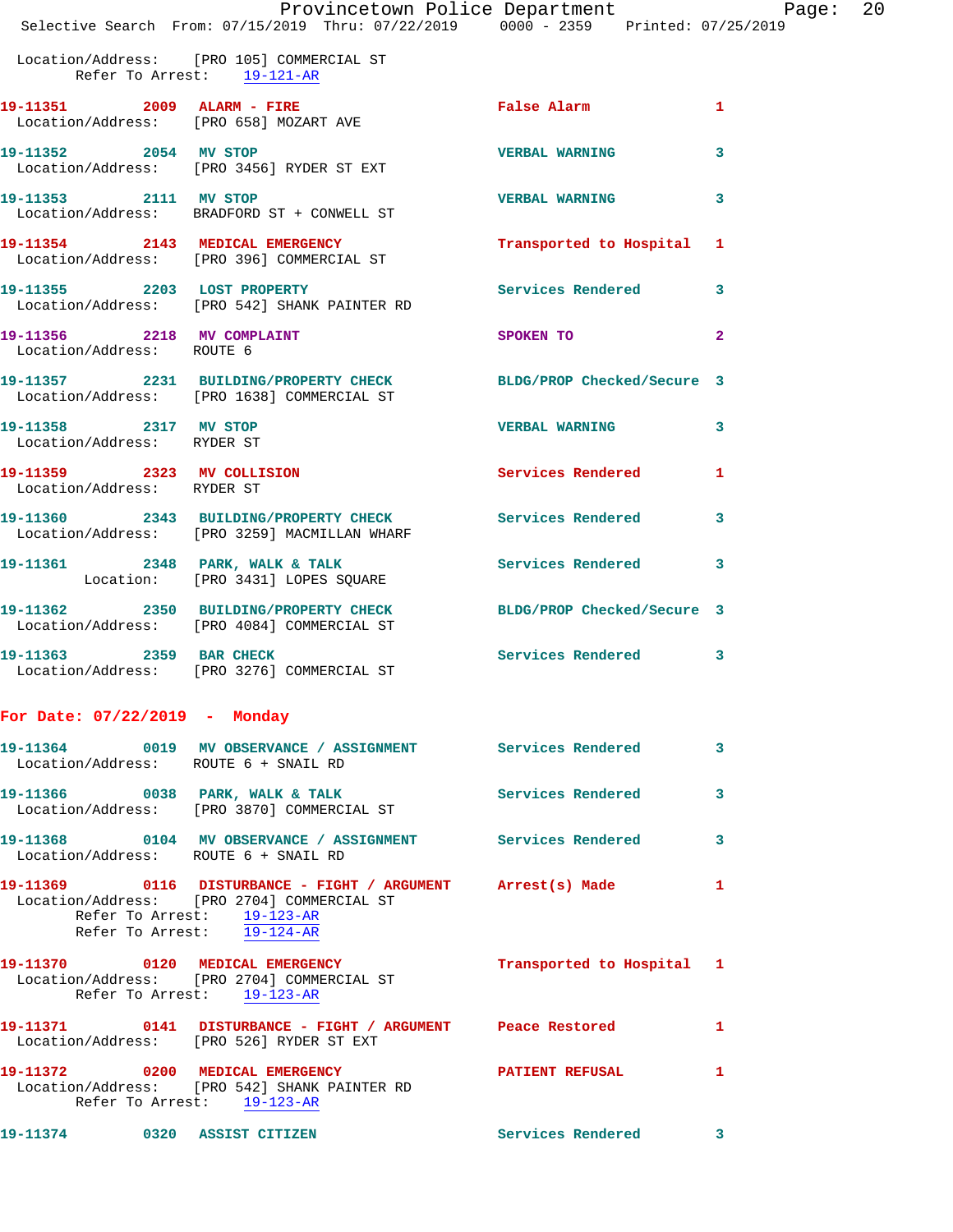|                                                                 | Provincetown Police Department Page: 21<br>Selective Search From: 07/15/2019 Thru: 07/22/2019 0000 - 2359 Printed: 07/25/2019 |                                                     |                |  |
|-----------------------------------------------------------------|-------------------------------------------------------------------------------------------------------------------------------|-----------------------------------------------------|----------------|--|
| Location/Address: [PRO 1367] COOK ST                            |                                                                                                                               |                                                     |                |  |
|                                                                 | 19-11376 0445 KEEP THE PEACE<br>Location/Address: [PRO 2144] CONWELL ST                                                       | Services Rendered 2                                 |                |  |
|                                                                 | 19-11377 0539 FOLLOW UP<br>Location/Address: [PRO 542] SHANK PAINTER RD                                                       | SPOKEN TO                                           | $\mathbf{2}$   |  |
|                                                                 | 19-11378 0546 SERVICE CALL - POLICE Services Rendered 3<br>Location/Address: [PRO 516] RACE POINT RD                          |                                                     |                |  |
|                                                                 | 19-11379 0701 ANIMAL CALL<br>Location/Address: [PRO 2333] TELEGRAPH HILL RD                                                   | Services Rendered                                   | $\mathbf{2}$   |  |
| Refer To Arrest: 19-122-AR                                      | 19-11380 0729 SERVICE CALL - POLICE Services Rendered 3<br>Location/Address: [PRO 542] SHANK PAINTER RD                       |                                                     |                |  |
|                                                                 | 19-11382 0757 FOLLOW UP<br>Location/Address: [PRO 542] SHANK PAINTER RD                                                       | Services Rendered 2                                 |                |  |
|                                                                 | 19-11383 0812 DISTURBANCE - FIGHT / ARGUMENT SPOKEN TO<br>Location/Address: [PRO 2539] RYDER ST EXT                           |                                                     | 1              |  |
| Location/Address: [HYA 1] PARK ST<br>Refer To Arrest: 19-124-AR | 19-11384 0826 ESCORT / TRANSPORT <b>Fransferred Custody</b> 3                                                                 |                                                     |                |  |
|                                                                 | 19-11385 0845 LOST PROPERTY<br>Location/Address: [PRO 3259] MACMILLAN WHARF                                                   | Services Rendered 3                                 |                |  |
| Refer To Arrest: 19-122-AR                                      | 19-11387 0916 ESCORT / TRANSPORT Services Rendered 3<br>Location/Address: [ORL 1] ROCK HARBOR RD                              |                                                     |                |  |
|                                                                 | 19-11388 0936 PARKING COMPLAINT<br>Location/Address: [PRO 3456] RYDER ST EXT                                                  | Citation / Warning Issue 3                          |                |  |
|                                                                 | 19-11389 1005 LOST PROPERTY<br>Location/Address: [PRO 542] SHANK PAINTER RD                                                   | Services Rendered 3                                 |                |  |
| 19-11390 1016 MEDICAL EMERGENCY                                 | Location/Address: [PRO 2853] SHANK PAINTER RD                                                                                 | Transported to Hospital 1                           |                |  |
|                                                                 | 19-11392 1155 PARKING COMPLAINT<br>Location/Address: [PRO 105] COMMERCIAL ST                                                  | Citation / Warning Issue 3                          |                |  |
|                                                                 | 19-11393 1210 SUSPICIOUS ACTIVITY<br>Location/Address: [PRO 413] CONWELL ST                                                   | Transferred Custody 2                               |                |  |
|                                                                 | 19-11394 1218 MEDICAL EMERGENCY<br>Location/Address: [PRO 413] CONWELL ST                                                     | Transported to Hospital 1                           |                |  |
|                                                                 | 19-11395 1237 PARKING COMPLAINT<br>Location/Address: [PRO 3456] RYDER ST EXT                                                  | Services Rendered 3                                 |                |  |
|                                                                 | 19-11396   1302   FIRE - OTHER<br>Location/Address: [PRO 2975] BAYBERRY AVE                                                   | False Alarm <b>Exercise Service Service Service</b> | 1              |  |
|                                                                 | 19-11398 1328 MEDICAL EMERGENCY<br>Location/Address: [PRO 106] COMMERCIAL ST                                                  | Transported to Hospital 1                           |                |  |
|                                                                 | 19-11399 1332 MEDICAL EMERGENCY<br>Location/Address: [PRO 542] SHANK PAINTER RD                                               | <b>PATIENT REFUSAL</b>                              | 1              |  |
| 19-11400 1353 HAZARDS                                           | Location/Address: [PRO 1324] COMMERCIAL ST                                                                                    | Referred to Other Agency 2                          |                |  |
| 19-11401 1403 HAZARDS                                           | Location/Address: [PRO 4008] COMMERCIAL ST                                                                                    | Removed Hazard                                      | $\overline{2}$ |  |
|                                                                 |                                                                                                                               |                                                     |                |  |